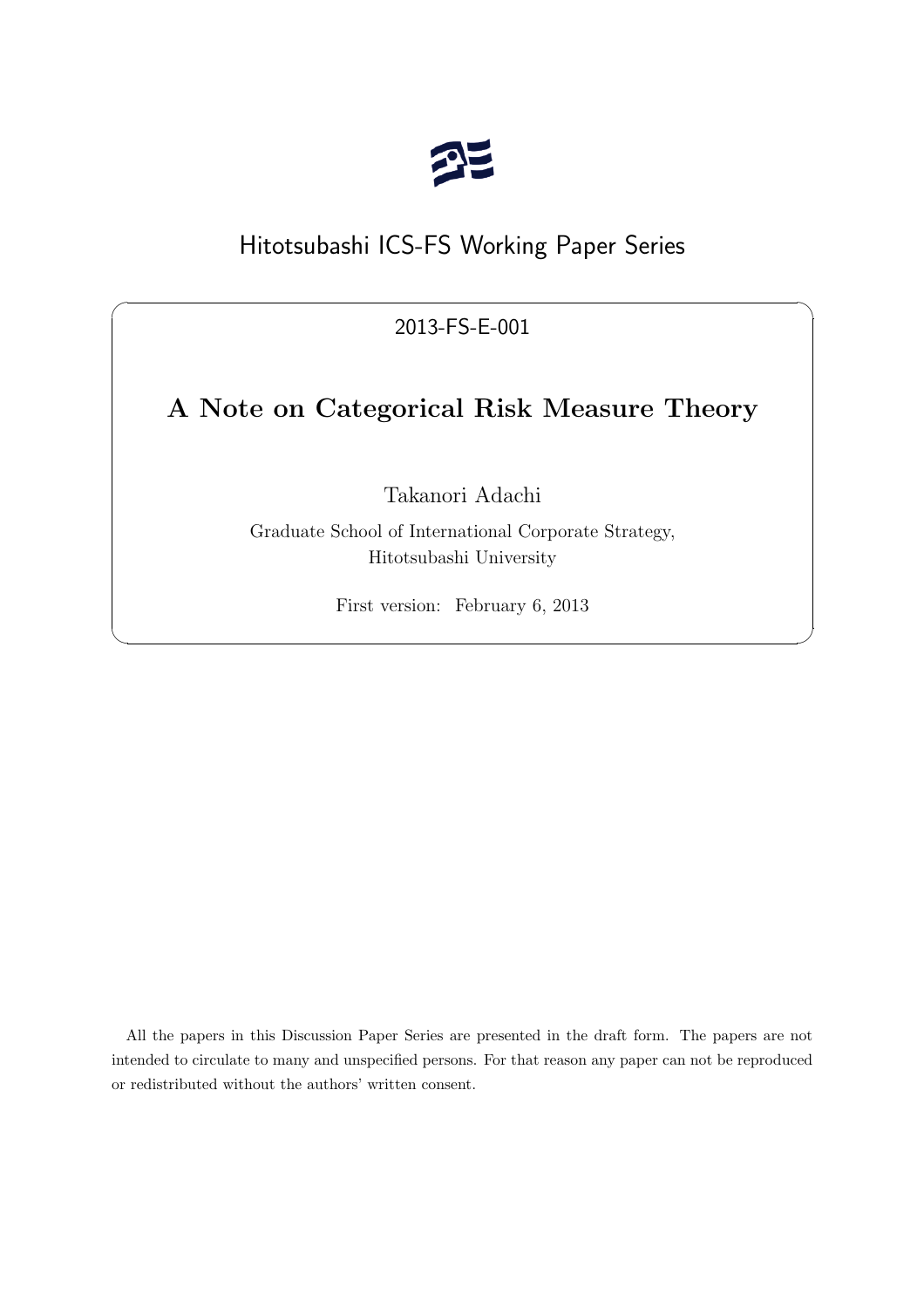# **A NOTE ON CATEGORICAL RISK MEASURE THEORY**

# TAKANORI ADACHI

ABSTRACT. We introduce a category that represents varying risk as well as uncertainty, and give a generalized conditional expectation as a contravariant functor on the category. Then, we reformulate dynamic monetary value measures as a contravariant functor on the category. We show some axioms of dynamic monetary value measures in the classical setting are deduced as theorems in the new formulation, which may be one of the evidences that the *axioms* are natural. We also demonstrate a topology-asaxioms paradigm in order to give a theoretical criteria with which we can pick up appropriate sets of axioms required for monetary value measures to be *good*.

# 1. INTRODUCTION

The risk measure theory we are formulating is a theory of dynamic (multi-period) monetary risk measures. Since the axiomatization of monetary risk measures was initiated by [ADEH99], many axioms such as law invariance have been presented ([Kus01], [FS11]). Especially after introducing multi-period (or dynamic) versions of monetary risk measures, a lot of investigations have been made so far  $[ADE<sup>+</sup>07]$ . Those investigations are valuable in both theoretical and practical senses. However, it may be expected to have some theoretical criteria of picking appropriate sets of axioms out of them. Thinking about the recent events such as the CDS hedging failure at JP Morgan Chase, the importance of selecting appropriate axioms of monetary risk measures becomes even bigger than before. In this note, we formalize dynamic monetary risk measures in the language of category theory in order to add a new view point to the risk measure theory.

Category theory is an area of study in mathematics that examines in an abstract way the properties of maps (called *morphisms* or *arrows*) satisfying some basic conditions. It has been applied in many

*Date*: February 6, 2013.

*JEL Classification.* C02, D46 .

*Key words and phrases.* category, conditional expectation, Radon-Nikodym derivative, monetary value measure, sheaf, Grothendieck topology .

The author wishes to express his gratitude to his supervisor Professor Hidetoshi Nakagawa who was abundantly helpful and offered invaluable assistance, support and guidance.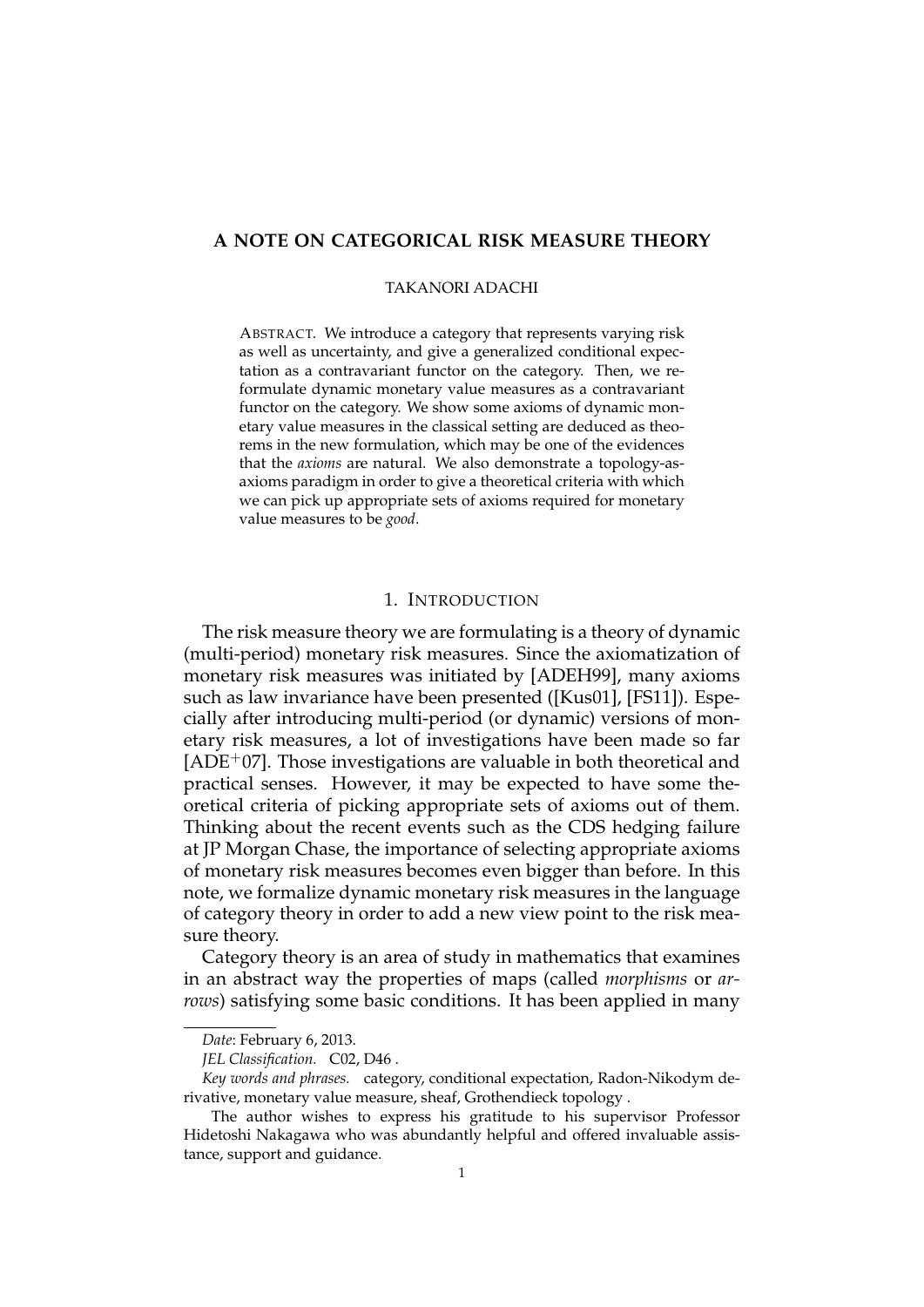fields including geometry, logic, computer science and string theory. Even for measure theory, there are some attempts to apply category theory such as [Jac06] or [Bre77]. However, in finance theory, as far as we know, there has been nothing. We will use it for formulating dynamic monetary risk measures and their underlying structure.

In this note, we will stress three points. First is to present a categorical way to handle (dynamic) risk as well as uncertainty, which has the potential to develop several stochastic structures with it. Second is how we can formulate some concepts of dynamic risk measure theory in the structure provided in the first point, and show some *axioms* in the classical setting become *theorems* in our setting. Third is to present a criteria of selecting sets of axioms required for monetary value measure theory in a sheaf-theoretic point of view.

The remainder of this paper consists of four sections.

In Section 2, we provide brief reviews about dynamic risk measure theory and category theory.

In Section 3, we provide a base category with which we handle not just a dynamic (temporal) structure but also uncertainty (spacial) structure in the sense that it handles measure change internally. We define a generalized conditional expectation on the category.

In Section 4, we give a definition of monetary value measures as contravariant functors from the category defined in Section 3 to the category of sets. Then, we will see the resulting monetary value measures satisfy time consistency condition and dynamic programming principle that were introduced as axioms in the old version of dynamic risk measure theory.

In Section 5, we will investigate a possibility of finding an appropriate Grothendieck topology for which monetary value measures satisfying given axioms become sheaves. We also introduce the notion of complete set of axioms with which we give a method to construct a monetary value measure satisfying the axiom from any given monetary value measure.

# 2. REVIEW OF DYNAMIC RISK MEASURES AND CATEGORY **THEORIES**

In this section we give a very brief review of dynamic risk measure theory and category theory. Throughout this note, all discussions are under the probability space  $(\Omega, \mathcal{F}, \mathbb{P})$ .

2.1. **Dynamic Risk Measure Theory.** First, we review the case of one period monetary risk measures.

**Definition 2.1.** A *one period monetary risk measure* is a function *ρ* :  $L^p(\Omega, \mathcal{F}, \mathbb{P}) \to \mathbb{R}$  satisfying the following axioms

- *• Cash invariance:* (*∀X*)(*∀a ∈* **R**) *ρ*(*X* + *a*) = *ρ*(*X*) *− a*,
- *• Monotonicity:* (*∀X*)(*∀Y*) *X ≤ Y ⇒ ρ*(*X*) *≥ ρ*(*Y*),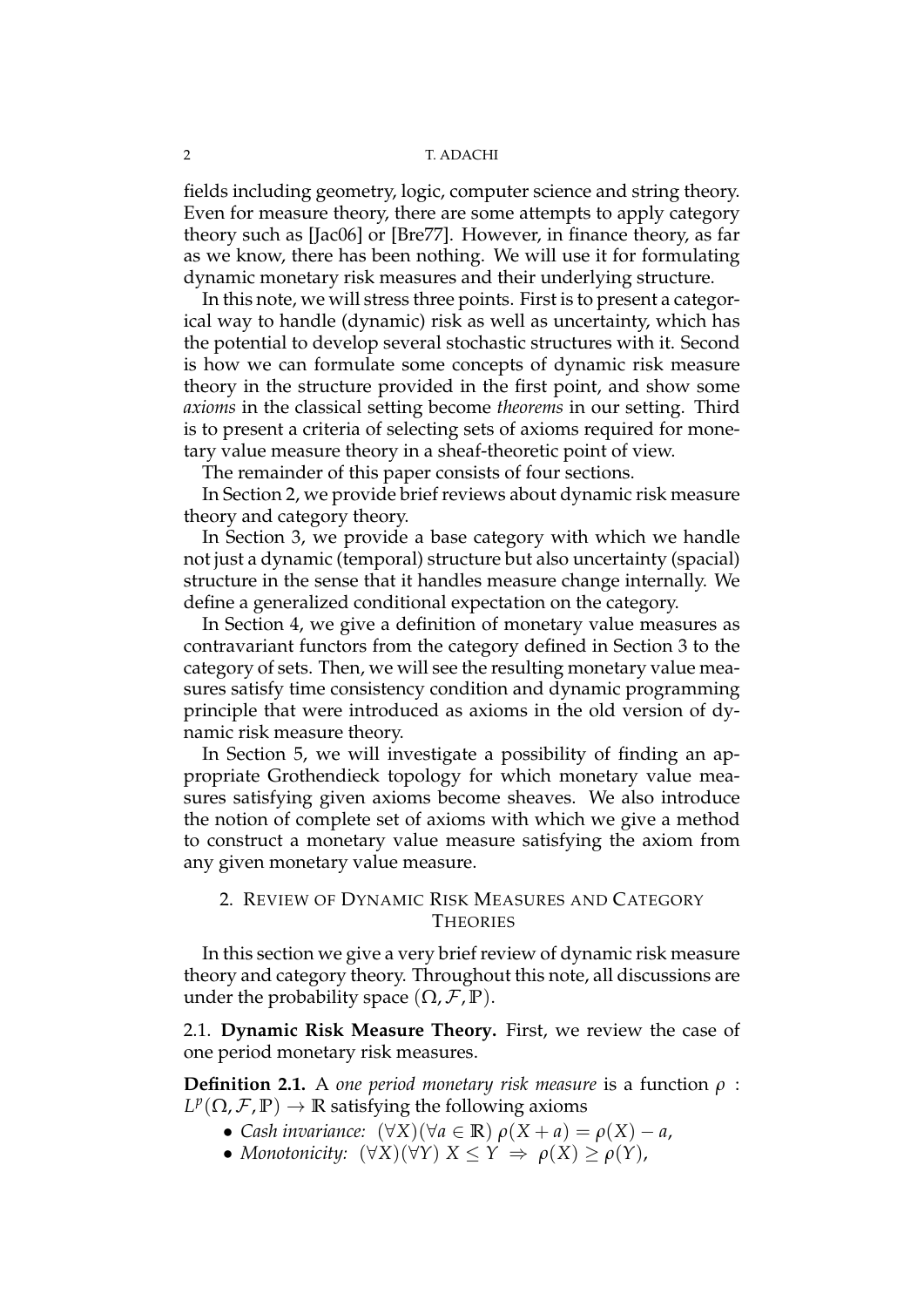• *Normalization:*  $\rho(0) = 0$ ,

where  $L^p(\Omega, \mathcal{F}, \mathbb{P})$  is the space of equivalence classes of R-valued random variables which are bounded by the *∥ · ∥<sup>p</sup>* norm.

Here are examples of one period risk measures.

**Example 2.2.** [One Period Monetary Risk Measures]

(1) Value at Risk

$$
VaR_{\alpha}(X) := \inf\{m \in \mathbb{R} \mid \mathbb{P}(X + m < 0) \leq \alpha\}
$$

(2) Expected shortfall

$$
ES_{\alpha}(X) := \frac{1}{1-\alpha} \int_{\alpha}^{1} VaR_{\mu}(X) du
$$

Now, we will define the notion of dynamic monetary risk measures. However, we actually adopt the way of using a *monetary value measure φ* instead of using a *monetary risk measure ρ* below by conforming the manner in recent literature such as  $[ADE<sup>+</sup>07]$  and [KM07], where we have a relation  $\varphi(X) = -\rho(X)$  for any possible scenario (i.e. a random variable) *X*. So from now on, we think a *monetary value measure φ* instead of a monetary risk measure *ρ* defined by  $\varphi(X) := -\rho(X).$ 

**Definition 2.3.** For a  $\sigma$ -field  $\mathcal{U} \subset \mathcal{F}$ ,  $L(\mathcal{U}) := L^{\infty}(\Omega, \mathcal{U}, \mathbb{P}|\mathcal{U})$ , is the space of all equivalence classes of bounded **R**-valued random variables, equipped with the usual sup norm.

**Definition 2.4.** Let  $\mathbb{F} = {\mathcal{F}_t}_{t\in[0,T]}$  be a filtration. A *dynamic monetary value measure* is a collection of functions  $\varphi = \{\varphi_t: L(\mathcal{F}_T) \to$  $L(\mathcal{F}_t)\}_{t\in[0,T]}$  satisfying

- *• Cash invariance:* (*∀X ∈ L*(*FT*))(*∀Z ∈ L*(*Ft*)) *φt*(*X* + *Z*) =  $\varphi_t(X) + Z$ ,
- *• Monotonicity:* (*∀X ∈ L*(*FT*))(*∀X ∈ L*(*FT*)) *X ≤ Y ⇒*  $\varphi_t(X) \leq \varphi_t(Y)$ ,
- *Normalization:*  $\varphi_t(0) = 0$ .

Note that the directions of some inequalities in Definition 2.1 are different from those of Definition 2.4 because we now monetary value measures instead of monetary risk measures.

Since dynamic monetary value measures treat multi-period situations, we may require some extra axioms to regulate them toward the time dimension. Here are two possible such axioms.

**Axiom 2.5.** [Dynamic programming principle] For  $0 \leq s \leq t \leq T$ ,  $(\forall X \in L(\mathcal{F}_T)) \varphi_s(X) = \varphi_s(\varphi_t(X)).$ 

**Axiom 2.6.** [*Time consistency*] For  $0 \le s \le t \le T$ ,  $(\forall X, \forall Y \in L(\mathcal{F}_T))$   $\varphi_t(X) \le$  $\varphi_t(Y) \Rightarrow \varphi_s(X) \leq \varphi_s(Y).$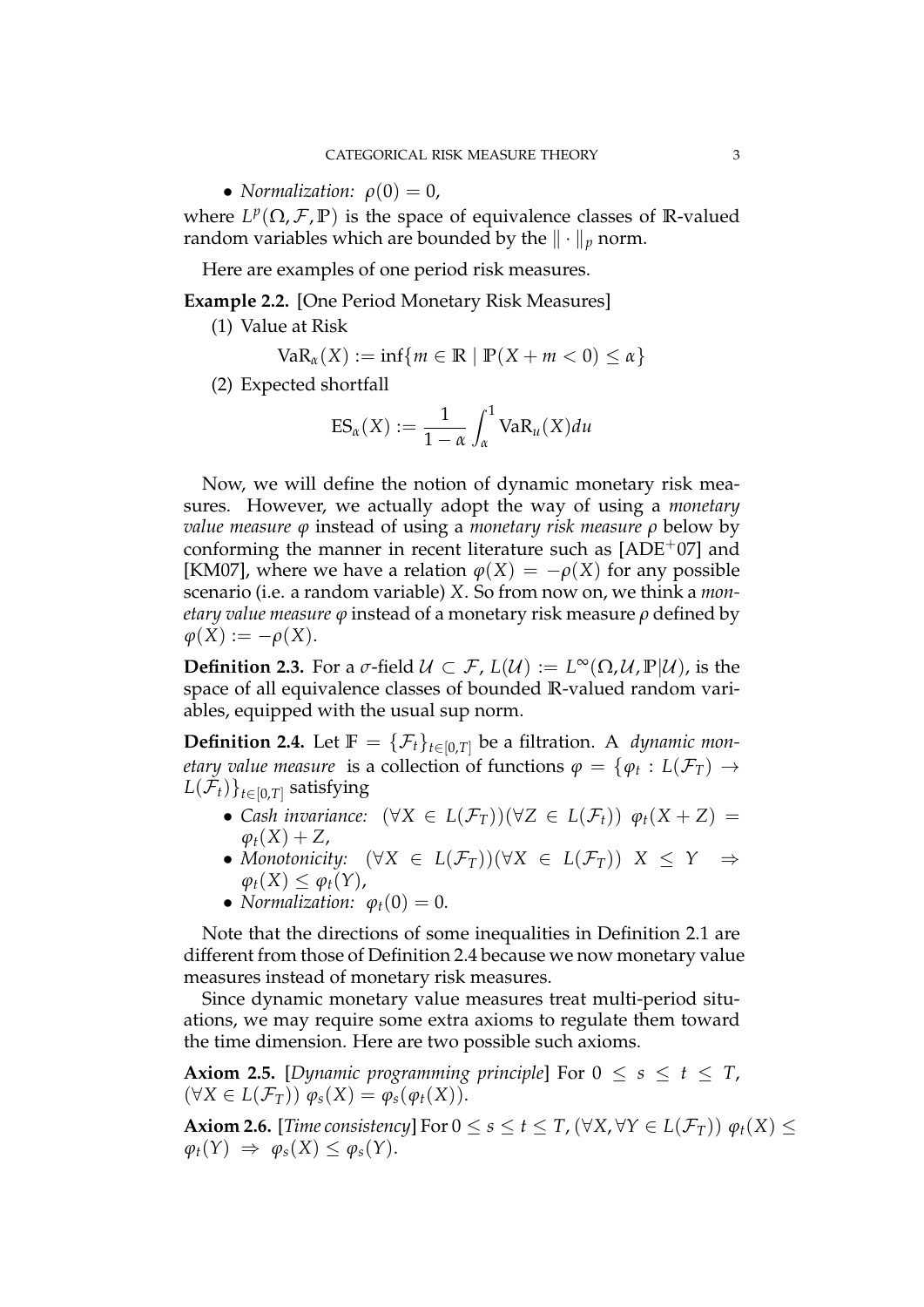2.2. **Category Theory.** The description about category theory presented in this subsection is very limited. For those who are interested in more detail about category theory, please consult [Mac97].

**Definition 2.7.** [Categories] A *category*  $C$  consists of a collection  $O_C$ of *objects* and a collection *M<sup>C</sup>* of *arrows* or *morphisms* such that

(1) there are two functions  $\mathcal{M}_\mathcal{C} \stackrel{dom}{\longrightarrow} 0$  $\frac{m}{\cos \theta}$   $\mathcal{O}_{\mathcal{C}}$  .

When  $dom(f) = A$  and  $cod(f) = B$ , we write  $f : A \rightarrow B$ .

We define a so-called *hom-set* of given objects *A* and *B* by  $\text{Hom}_{\mathcal{C}}(A, B) := \{f \in \mathcal{M}_{\mathcal{C}} \mid f : A \to B\}.$  We sometimes write  $C(A, B)$  for Hom<sub> $C$ </sub> $(A, B)$ .

- (2) for  $f : A \rightarrow B$  and  $g : B \rightarrow C$ , there is an arrow  $g \circ f : A \rightarrow C$ , called the *composition* of *g* and *f* .
- (3) every object *A* is associated with an *identity arrow*  $1_A : A \rightarrow A$ satisfying  $f \circ 1_A = f$  and  $1_A \circ g = g$ where  $dom(f) = A$  and  $cod(g) = A$ .

# **Example 2.8.** [Examples of Categories]

- (1) **Set** : the category of small sets
	- $\mathcal{O}_{\mathbf{Set}}$  := collection of all small sets,
	- $M_{\text{Set}}$  := collection of all functions between small sets.
- (2) **Top** : the category of topological spaces
	- $\mathcal{O}_{\text{Top}}$  := collection of all topological spaces,
	- $M_{\text{Top}}$  := collection of all continuous functions between topological spaces.
- (3) *Opposite category C op*

Let *C* be a given category. Then we define its opposite category  $C^{op}$  by the following way.

- $\bullet$   $\mathcal{O}_{\mathcal{C}^{op}} := \mathcal{O}_{\mathcal{C}}$
- for  $A, B \in \mathcal{O}_{\mathcal{C}}$ ,  $\text{Hom}_{\mathcal{C}^{op}}(A, B) := \text{Hom}_{\mathcal{C}}(B, A)$ .

**Example 2.9.** [Preordered Sets as Categories]

A preordered set (sometimes we call it a *proset*)  $(S, \le)$ , where the binary relation *≤* on *S* is reflexive and transitive, can be considered as a category defined in the following way.

•  $\mathcal{O}_S := S$ ,

• for 
$$
a, b \in S
$$
,  $\text{Hom}_S(a, b) := \begin{cases} \{ *_b^a \} & \text{if } a \leq b, \\ \varnothing & \text{otherwise.} \end{cases}$ 

We see the correspondence between definitions of prosets and categories below.

(1) Reflexivity vs. identity arrows:  $a \le a$ 

$$
a \xrightarrow{1_a = *^a_a} a
$$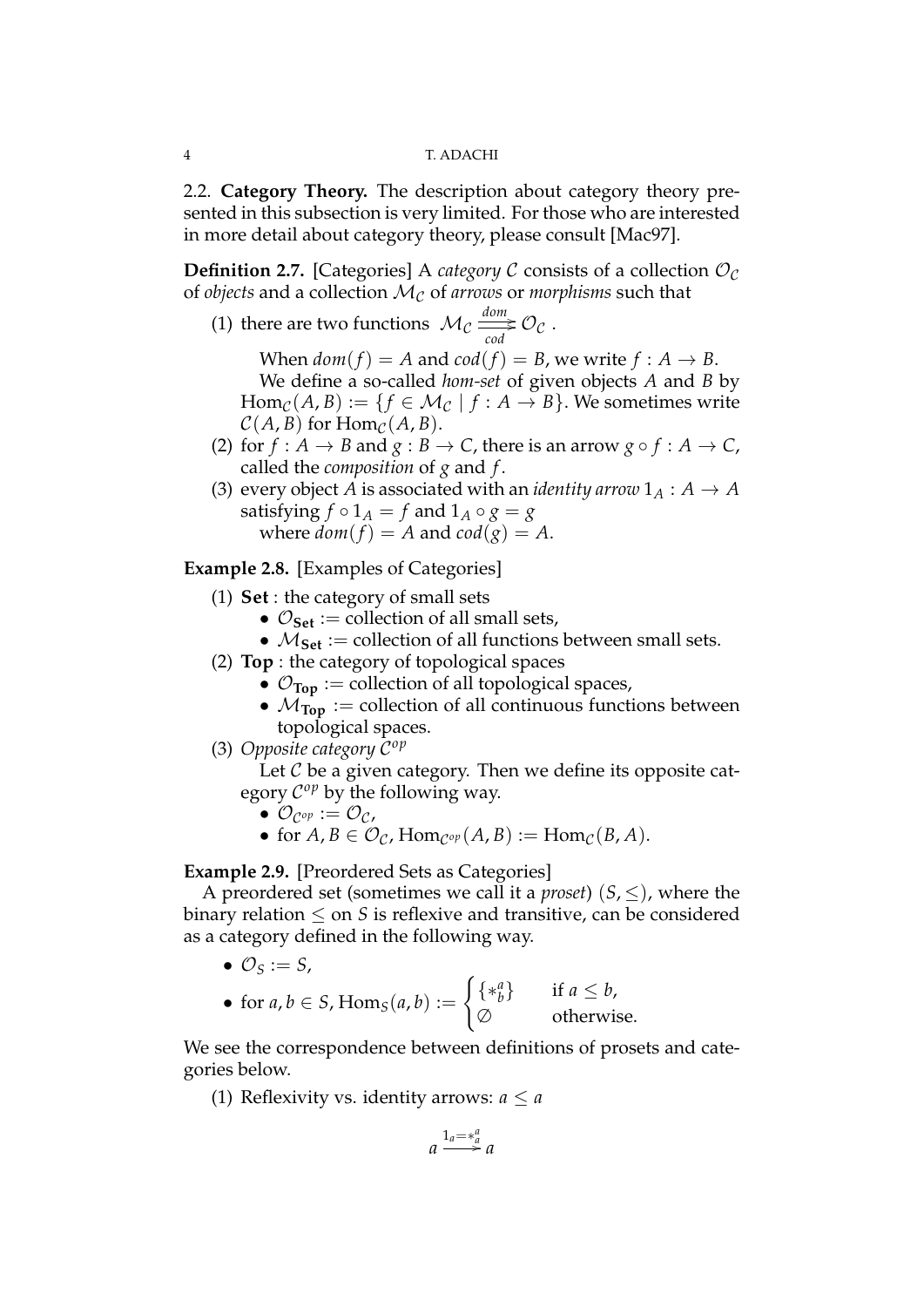(2) Transitivity vs. composition arrows:  $a \leq b$  and  $b \leq c$  implies  $a < c$ 



There are maps between categories, called functors.

**Definition 2.10.** [Functors] Let *C* and *D* be two categories. A *functor F* :  $C \rightarrow D$  consists of two functions,  $F_{\mathcal{O}} : \mathcal{O}_{C} \rightarrow \mathcal{O}_{D}$  and  $F_{\mathcal{M}}$ :  $M_{\mathcal{C}} \rightarrow M_{\mathcal{D}}$  satisfying

(1)  $f: A \rightarrow B$  implies  $F(f): F(A) \rightarrow F(B)$ ,  $\hat{F}(g \circ f) = F(g) \circ F(f),$ (3)  $F(1_A) = 1_{F(A)}$ .

**Definition 2.11.** [Contravariant Functors] A functor  $F: C^{op} \to \mathcal{D}$  is called a *contravariant functor*. if two conditions 1 and 2 in Definition 2.10 are replaced by

(1)  $f: A \rightarrow B$  implies  $F(f): F(B) \rightarrow F(A)$ , (2)  $F(g \circ f) = F(f) \circ F(g)$ .

Here are important examples of contravariant functors, called *representable functors*.

**Example 2.12.** [Representable Functor]

$$
\mathcal{C}^{op} \xrightarrow{\text{Hom}_{\mathcal{C}}(-,C)} \textbf{Set}
$$

A 
$$
\text{Hom}_{\mathcal{C}}(A, C) \ni g \circ f
$$
  
\n $f \downarrow \qquad \qquad \uparrow \text{Hom}_{\mathcal{C}}(f, C) \qquad \qquad \uparrow$   
\nB  $\text{Hom}_{\mathcal{C}}(B, C) \ni g$ 

Now we have maps between functors, called natural transformations.

**Definition 2.13.** [Natural Transformations] Let  $C \stackrel{F}{\Longrightarrow} C$  $\frac{1}{G}$   $\mathcal{D}$  be two functors. A *natural transformation α* : *F→*˙ *G* consists of a family of arrows  $\langle \alpha_C| C \in \mathcal{O}_\mathcal{C} \rangle$  making the following diagram commute:

$$
C_1 \t F(C_1) \xrightarrow{\alpha_{C_1}} G(C_1)
$$
  
\n
$$
F(f) \t \downarrow \t \downarrow G(f)
$$
  
\n
$$
C_2 \t F(C_2) \xrightarrow{\alpha_{C_2}} G(C_2)
$$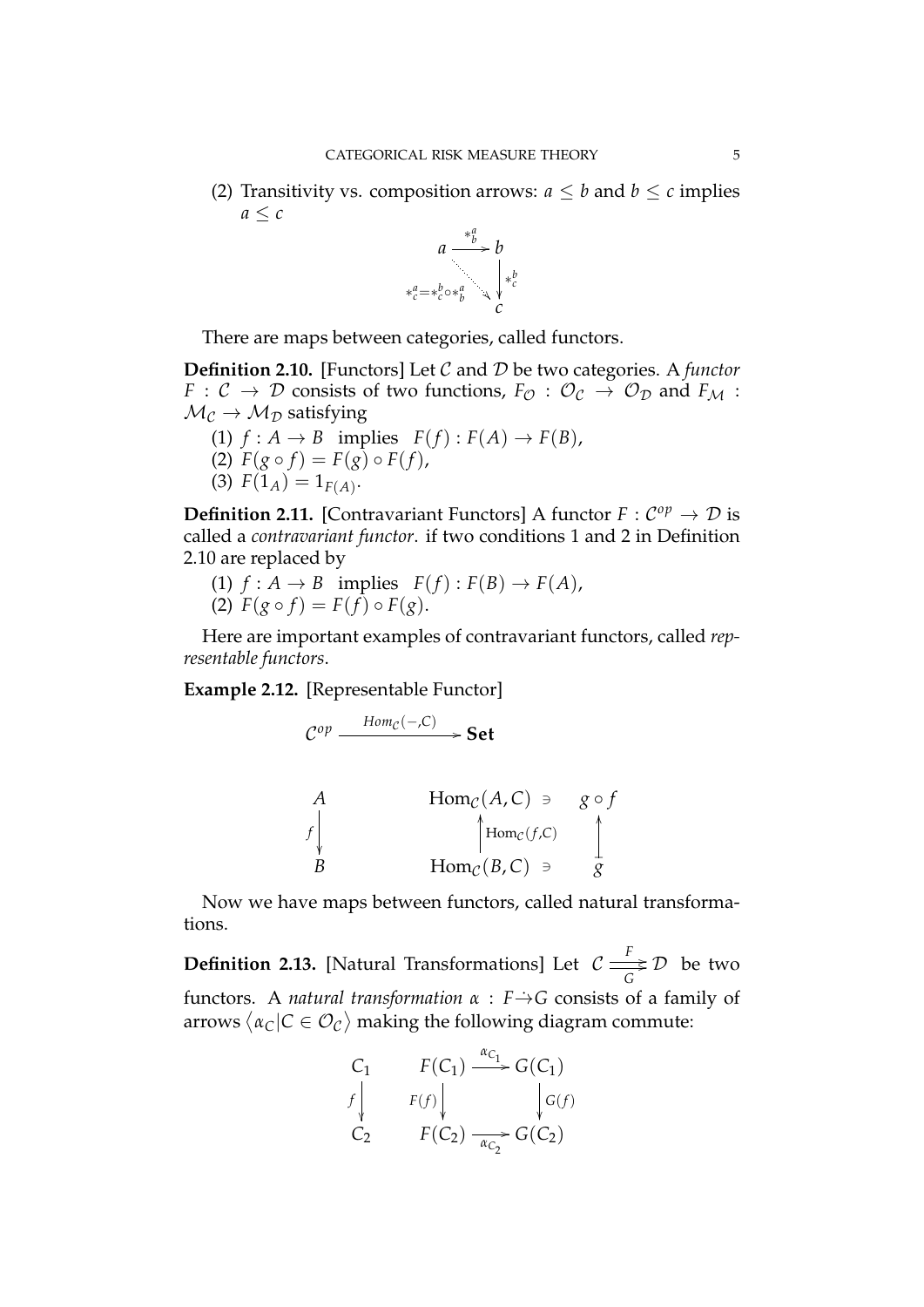**Definition 2.14.** [Functor Categories] Let *C* and *D* be categories. A *functor category*  $\mathcal{D}^{\mathcal{C}}$  *is the category such that* 

- $\mathcal{O}_{\mathcal{D}^{\mathcal{C}}}$  := collection of all functors from  $\mathcal{C}$  to  $\mathcal{D}$ ,
- Hom<sub> $D^C$ </sub> $(F, G)$  := collection of all natural transformations from *F* to *G*.

# 3. GENERALIZED CONDITIONAL EXPECTATIONS

We fix a measurable space  $(\Omega, \mathcal{F})$  in the rest of this note.

In this section, we give a category called  $\chi$  which will be a base category throughout this note, and define a generalized conditional expectation functor on it.

**Definition 3.1.** [Category  $\chi$ ] Let  $\chi := \chi(\Omega, \mathcal{F})$  be the set of all pairs of the form  $(\mathcal{G}, \mathbb{P})$  where  $\mathcal{G}$  is a sub- $\sigma$ -field of  $\mathcal{F}$  and  $\mathbb{P}$  is a probability measure on *F*. For an element  $U \in \chi$ , we denote its *σ*-field and probability measure by  $\mathcal{F}_{\mathcal{U}}$  and  $\mathbb{P}_{\mathcal{U}}$ , respectively. That is,  $\mathcal{U} = (\mathcal{F}_{\mathcal{U}}, \mathbb{P}_{\mathcal{U}})$ .

Let us introduce a binary relation  $\leq_\chi$  on  $\chi$  by for  $\mathcal U$  and  $\mathcal V$  in  $\chi$ ,

(3.1) 
$$
V \leq_{\chi} U
$$
 iff  $\mathcal{F}_V \subset \mathcal{F}_U$  and  $\mathbb{P}_V \gg \mathbb{P}_U$ 

where  $\mathbb{P}_{\mathcal{V}} \gg \mathbb{P}_{\mathcal{U}}$  means that  $\mathbb{P}_{\mathcal{U}}$  is absolutely continuous to  $\mathbb{P}_{\mathcal{V}}$ . Then, obviously the system  $(\chi, \leq_{\chi})$  is a preordered set. Hence by Example 2.9 we can think  $\chi$  as a category.

We simply denote the unique arrow *∗*<sup>*V*</sup>  $\mathcal{U}_{\mathcal{U}}$  between objects  $\mathcal{V}$  and  $\mathcal{U}$ of *χ* with  $V \leq_{\chi} U$  by  $*$  unless there is a risk of ambiguity.

We may be able to think the category  $\chi$  having two dimensions; one is a time dimension or risk dimension that is represented in a horizontal direction in Diagram 3.1, and the other is a space dimension or uncertainty dimension representing in a vertical direction.

Note that for objects  $U, V \in \chi, U$  is isomorphic to  $V$  (we write this by  $U \simeq V$ ) if and only if  $\mathcal{F}_V = \mathcal{F}_U$  and  $\mathbb{P}_V \approx \mathbb{P}_U$  (equivalent).

Now let  $V \to U$  be an arrow in  $\chi$ . Then by definition, we have  $\mathbb{P}_U \ll \mathbb{P}_V$ , in other words,  $\mathbb{P}_U(A) = 0$  whenever  $\mathbb{P}_V(A) = 0$  for *A*  $∈$  *F*. Therefore, for any *F*-measurable function *X* on  $Ω$ , we have  $[X]_{\mathbb{P}_{\mathcal{V}}}$  ⊂  $[X]_{\mathbb{P}_{\mathcal{U}}}$ . This fact makes the following definition be welldefined.

# **Definition 3.2.** [Functor *L*]

A functor  $L: \chi \to \mathbf{Set}$  is defined by for  $V \to U$  in  $\chi$ ,

$$
\mathcal{V} \longmapsto L_{\mathcal{V}} := L^{\infty}(\Omega, \mathcal{F}_{\mathcal{V}}, \mathbb{P}_{\mathcal{V}}|_{\mathcal{F}_{\mathcal{V}}}) \ni [X]_{\mathbb{P}_{\mathcal{V}}|_{\mathcal{F}_{\mathcal{V}}}}
$$
  
\n
$$
\downarrow \qquad \qquad \downarrow L_{\mathcal{U}} := L^{\infty}(\Omega, \mathcal{F}_{\mathcal{U}}, \mathbb{P}_{\mathcal{U}}|_{\mathcal{F}_{\mathcal{U}}}) \ni [X]_{\mathbb{P}_{\mathcal{U}}|_{\mathcal{F}_{\mathcal{U}}}}
$$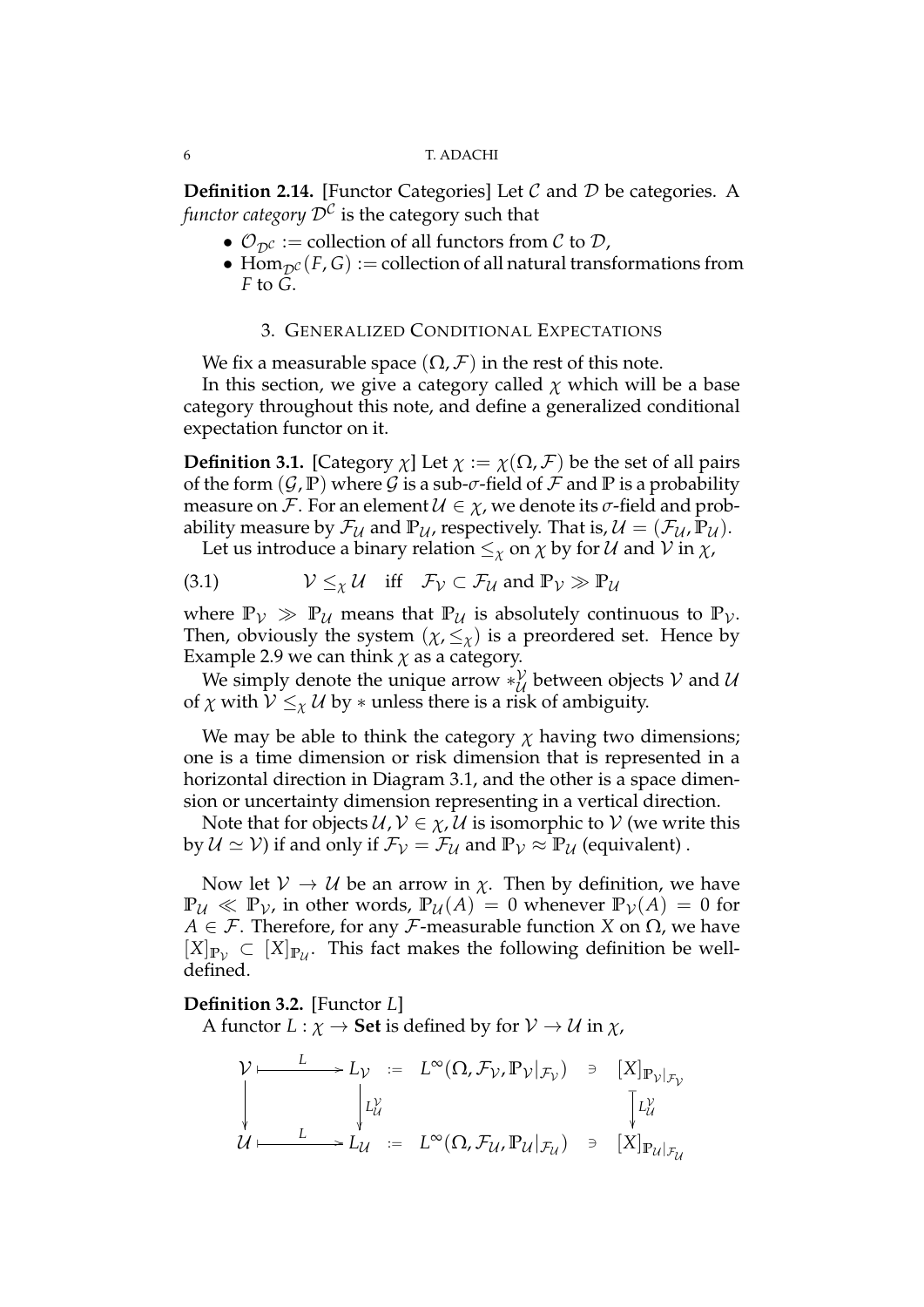

# DIAGRAM 3.1

where  $L^{\infty}(\Omega, \mathcal{F}_{\mathcal{U}}, \mathbb{P}_{\mathcal{U}}|_{\mathcal{F}_{\mathcal{U}}})$  is the Banach space defined as a quotient space of all  $\mathcal{F}_{\mathcal{U}}$ -measurable functions on  $\Omega$  under the equivalent relation  $\sim$   $_{\mathbb{P}_{\mathcal{U}}}$  defined by  $X \sim_{\mathbb{P}_{\mathcal{U}}} Y$  iff  $X = Y \mathbb{P}_{\mathcal{U}}$ -a.s..

**Proposition 3.3.** *For*  $W \rightarrow V \rightarrow U$  *in*  $\chi$  *and*  $X \in L_{\mathcal{U}}$ *,* 

(1) 
$$
\mathbb{E}^{\mathbb{P}_{\mathcal{U}}}[X|\mathcal{F}_{\mathcal{V}}] \frac{d\mathbb{P}_{\mathcal{U}}}{d\mathbb{P}_{\mathcal{V}}}|_{\mathcal{F}_{\mathcal{V}}} = \mathbb{E}^{\mathbb{P}_{\mathcal{V}}}[X \frac{d\mathbb{P}_{\mathcal{U}}}{d\mathbb{P}_{\mathcal{V}}}|_{\mathcal{F}_{\mathcal{U}}}|\mathcal{F}_{\mathcal{V}}] \quad \mathbb{P}_{\mathcal{V}}\text{-}a.s.,
$$
  
(2)  $\frac{d\mathbb{P}_{\mathcal{V}}}{d\mathbb{P}_{\mathcal{W}}}|_{\mathcal{F}_{\mathcal{U}}} \times \frac{d\mathbb{P}_{\mathcal{U}}}{d\mathbb{P}_{\mathcal{V}}}|_{\mathcal{F}_{\mathcal{U}}} = \frac{d\mathbb{P}_{\mathcal{U}}}{d\mathbb{P}_{\mathcal{W}}}|_{\mathcal{F}_{\mathcal{U}}} \quad \mathbb{P}_{\mathcal{U}}\text{-}a.s.$ 

where  $\frac{d\mathbb{P}_{\mathcal{U}}}{d\mathbb{P}_{\mathcal{V}}}$  is a Radon-Nikodym derivative of  $\mathbb{P}_{\mathcal{U}}$  with respect to  $\mathbb{P}_{\mathcal{V}}.$ 

*Proof.* (1) When  $Q \ll P$  and  $G \subset F$ , we have

(3.2) 
$$
\frac{dQ}{dP} |_{\mathcal{G}} = \mathbb{E}^P[\frac{dQ}{dP} | \mathcal{G}] \quad \mathbb{P}\text{-a.s.}
$$

and

(3.3) 
$$
\mathbb{E}^{\mathcal{Q}}[X \mid \mathcal{G}] = \frac{\mathbb{E}^P[X \frac{dQ}{dP} \mid \mathcal{G}]}{\mathbb{E}^P[\frac{dQ}{dP} \mid \mathcal{G}]} \quad Q\text{-a.s.}
$$

by Proposition A.11 and Proposition A.12 in [FS11]. Then, by (3.2) and since *X* is  $\mathcal{F}_{\mathcal{U}}$ -measurable, we have with  $\mathbb{P}_{\mathcal{V}}$ -a.s.,

$$
\mathbb{E}^{\mathbb{P}_{\mathcal{V}}}[X \frac{d\mathbb{P}_{\mathcal{U}}}{d\mathbb{P}_{\mathcal{V}}} | \mathcal{F}_{\mathcal{U}}] = \mathbb{E}^{\mathbb{P}_{\mathcal{V}}}[X \mathbb{E}^{\mathbb{P}_{\mathcal{V}}}[\frac{d\mathbb{P}_{\mathcal{U}}}{d\mathbb{P}_{\mathcal{V}}} | \mathcal{F}_{\mathcal{U}}] | \mathcal{F}_{\mathcal{V}}]
$$

$$
= \mathbb{E}^{\mathbb{P}_{\mathcal{V}}}[\mathbb{E}^{\mathbb{P}_{\mathcal{V}}}[X \frac{d\mathbb{P}_{\mathcal{U}}}{d\mathbb{P}_{\mathcal{V}}} | \mathcal{F}_{\mathcal{U}}] | \mathcal{F}_{\mathcal{V}}]
$$

$$
= \mathbb{E}^{\mathbb{P}_{\mathcal{V}}}[X \frac{d\mathbb{P}_{\mathcal{U}}}{d\mathbb{P}_{\mathcal{V}}} | \mathcal{F}_{\mathcal{V}}].
$$

Therefore, again by (3.2) and (3.3), we get the desired equation.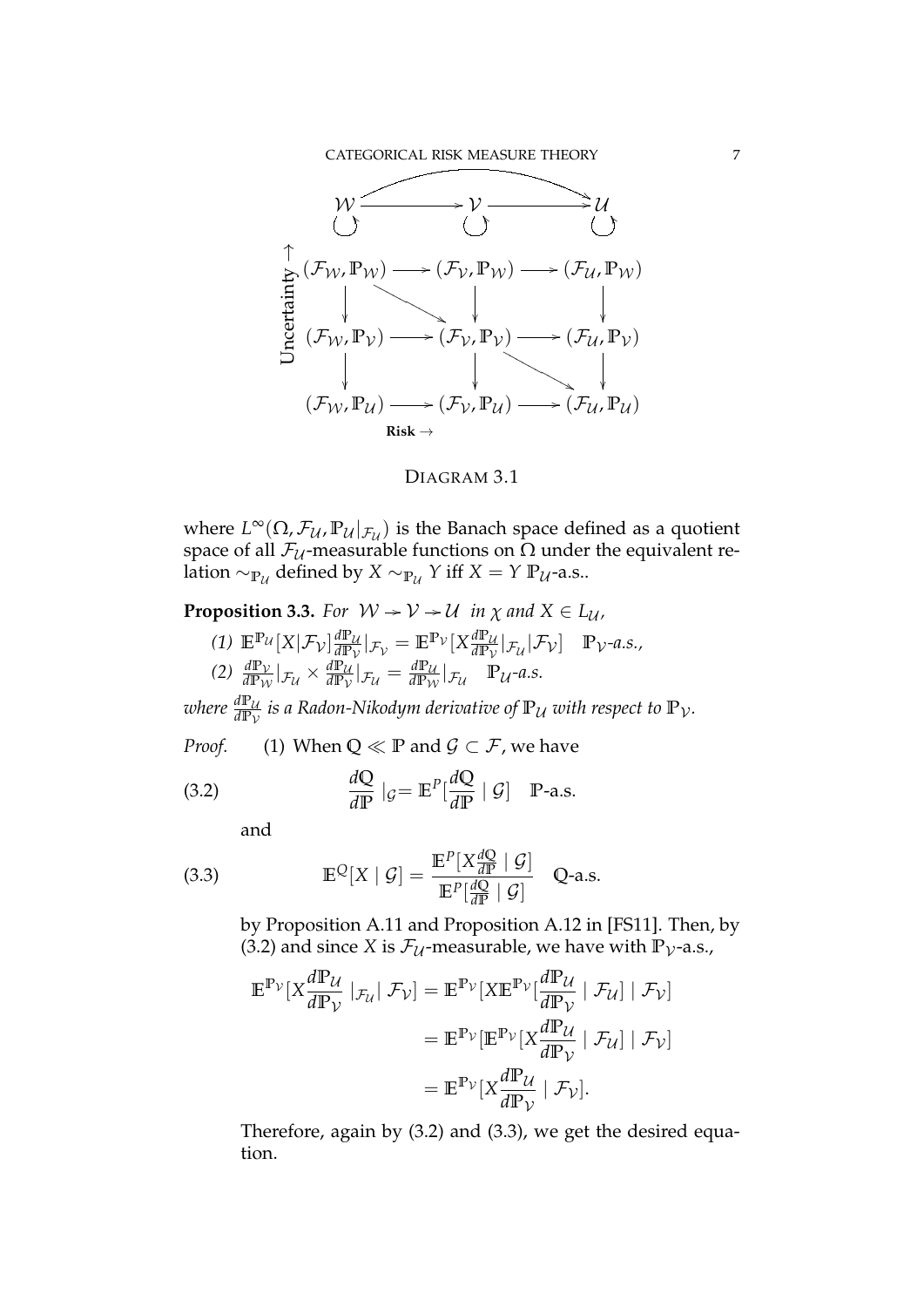

DIAGRAM 3.2

(2) By (3.2), (3.3) and again by (3.2), we have with  $\mathbb{P}_{\mathcal{U}}$ -a.s.,

$$
\frac{d\mathbb{P}_{\mathcal{U}}}{d\mathbb{P}_{\mathcal{V}}} \mid_{\mathcal{F}_{\mathcal{U}}} = \mathbb{E}^{\mathbb{P}_{\mathcal{V}}}[\frac{d\mathbb{P}_{\mathcal{U}}}{d\mathbb{P}_{\mathcal{V}}} \mid \mathcal{F}_{\mathcal{U}}] = \frac{\mathbb{E}^{\mathbb{P}_{\mathcal{W}}}[\frac{d\mathbb{P}_{\mathcal{U}}}{d\mathbb{P}_{\mathcal{V}}} \frac{d\mathbb{P}_{\mathcal{V}}}{d\mathbb{P}_{\mathcal{W}}} \mid \mathcal{F}_{\mathcal{U}}]}{\mathbb{E}^{\mathbb{P}_{\mathcal{W}}}[\frac{d\mathbb{P}_{\mathcal{U}}}{d\mathbb{P}_{\mathcal{W}}} \mid \mathcal{F}_{\mathcal{U}}]} = \frac{\mathbb{E}^{\mathbb{P}_{\mathcal{W}}}[\frac{d\mathbb{P}_{\mathcal{U}}}{d\mathbb{P}_{\mathcal{W}}} \mid \mathcal{F}_{\mathcal{U}}]}{\mathbb{E}^{\mathbb{P}_{\mathcal{W}}}[\frac{d\mathbb{P}_{\mathcal{U}}}{d\mathbb{P}_{\mathcal{W}}} \mid \mathcal{F}_{\mathcal{U}}]} = \frac{\frac{d\mathbb{P}_{\mathcal{U}}}{d\mathbb{P}_{\mathcal{W}}}[\frac{d\mathbb{P}_{\mathcal{V}}}{d\mathbb{P}_{\mathcal{W}}} \mid \mathcal{F}_{\mathcal{U}}]}{\frac{d\mathbb{P}_{\mathcal{V}}}{d\mathbb{P}_{\mathcal{W}}} \mid \mathcal{F}_{\mathcal{U}}}.
$$

□

**Definition 3.4.** [Generalized Conditional Expectation] A *generalized conditional expectation* is a contravariant functor  $\mathcal{E}$  :  $\chi^{op} \to \mathbf{Set}$  defined by for  $\mathcal{V} \to \mathcal{U}$  in  $\chi$ ,

$$
\mathcal{V} \longmapsto \mathcal{E}(\mathcal{V}) := L_{\mathcal{V}}
$$
\n
$$
\downarrow \qquad \qquad \downarrow \qquad \qquad \downarrow \qquad \downarrow \qquad \downarrow \qquad \downarrow
$$
\n
$$
\mathcal{U} \longmapsto \mathcal{E}(\mathcal{U}) := L_{\mathcal{U}}
$$

where

(3.4) 
$$
\mathcal{E}_{\mathcal{U}}^{\mathcal{V}}(X) := \mathbb{E}^{\mathbb{P}_{\mathcal{U}}}[X|\mathcal{F}_{\mathcal{V}}] \frac{d\mathbb{P}_{\mathcal{U}}}{d\mathbb{P}_{\mathcal{V}}}|_{\mathcal{F}_{\mathcal{V}}}
$$

for  $X \in L_{\mathcal{U}}$ .

Note that  $\mathcal{E}_{\mathcal{U}}^{\mathcal{V}}$  $\mathcal{U}_{\mathcal{U}}$  in Definition 3.4 is well-defined by Proposition 3.3. See also Diagram 3.2 and Diagram 3.3.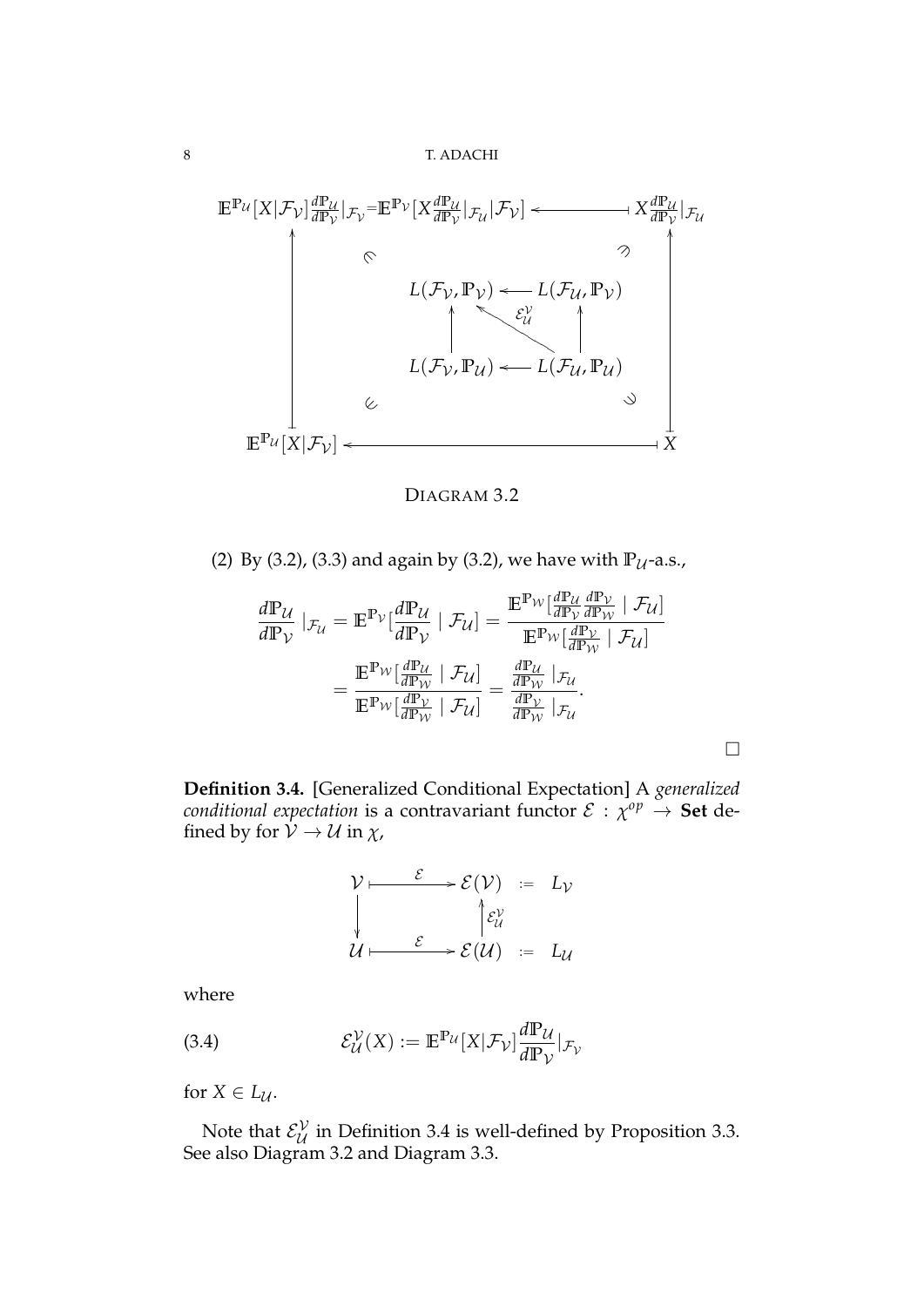

DIAGRAM 3.3

# 4. MONETARY VALUE MEASURES

**Definition 4.1.** [Monetary Value Measures] A *monetary value measure* is a contravariant functor

$$
\varphi:\chi^{op}\to\mathbf{Set}
$$

satisfying the following two conditions:

(1) for  $\mathcal{U} \in \chi$ ,  $\varphi(\mathcal{U}) := L_{\mathcal{U}}$ ,

- (2) for  $V \rightarrow U$  in  $\chi$ , the map  $\varphi_{U}^{\mathcal{V}}$  $U^{\mathcal{V}}_{\mathcal{U}} := \varphi(\mathcal{V} \to \mathcal{U}) : L_{\mathcal{U}} \to L_{\mathcal{V}}$ satisfies
	- *• Cash invariance:*  $(\forall X \in L_{\mathcal{U}})(\forall Z \in L_{\mathcal{V}})$   $\varphi_{\mathcal{U}}^{\mathcal{V}}(X + L_{\mathcal{U}}^{\mathcal{V}}(Z)) =$  $U^{(\Lambda \top L)}$ *φ V*  $\mathcal{U}(\mathbf{X}) + \mathbf{Z} \mathbf{P}$ <sub>V</sub>-a.s.,
	- *• Monotonicity:*  $(\forall X \in L_{\mathcal{U}})(\forall Y \in L_{\mathcal{U}}) X \leq Y \Rightarrow \varphi_{\mathcal{U}}^{\mathcal{V}}$ *U* (*X*) *≤ φ V*  $\frac{\partial}{\partial t}(Y)$  **P**<sub>V</sub>-a.s.,
	- *• Normalization: φ V*  $U_{\mathcal{U}}^{V}(0_{L_{\mathcal{U}}}) = 0_{L_{\mathcal{V}}}$  P<sub>V</sub>-a.s. if  $\mathbb{P}_{\mathcal{V}} = \mathbb{P}_{\mathcal{U}}$ .

At this point, we do not require the monetary value measures to satisfy some familiar conditions such as concavity, positive homogeneity or law invariance. Instead of doing so, we want to see what kind of properties are deduced from this minimal setting.

The most crucial key points of Definition 4.1 is that *φ* does not move only toward time direction but also moves over several absolutely continuous probability measures *internally*. This means we have a possibility to develop risk measures including uncertainty within this formulation.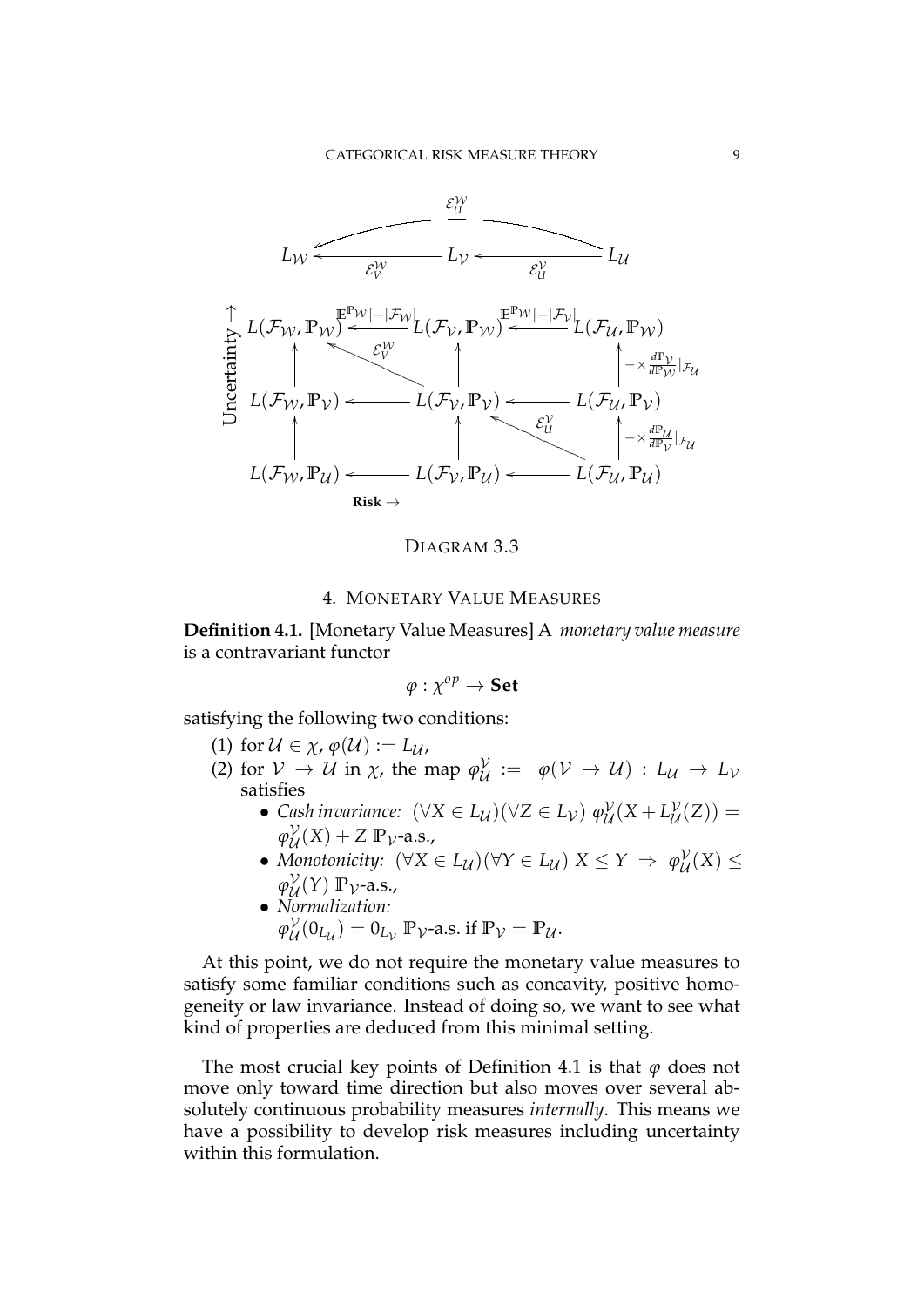

DIAGRAM 4.1

Another key points of Definition 4.1 is that  $\varphi$  is a contravariant functor. So, for any triple  $W \to V \to U$  in  $\chi$ , we have, as seeing in Diagram 4.1,

(4.1) 
$$
\varphi_{\mathcal{U}}^{\mathcal{U}} = 1_{L_{\mathcal{U}}} \text{ and } \varphi_{\mathcal{V}}^{\mathcal{W}} \circ \varphi_{\mathcal{U}}^{\mathcal{V}} = \varphi_{\mathcal{U}}^{\mathcal{W}}.
$$

**Example 4.2.** [Entropic Value Measure] For a non-zero real number *λ*, an *entropic value measure* is a contravariant functor *φ* : *χ op →* **Set** defined by

$$
\varphi(\mathcal{U}) := L_{\mathcal{U}}
$$
 and  $\varphi_{\mathcal{U}}^{\mathcal{V}}(X) := \lambda^{-1} \log \mathcal{E}_{\mathcal{U}}^{\mathcal{V}}(e^{\lambda X})$ 

for  $V \to U$  in  $\chi$  and  $X \in L_U$ . Then, it is easy to see that the contravariant functor  $\varphi$  is well-defined and is a monetary value measure.

Now in case  $\mathcal{F}_V = \mathcal{F}_U$ , we have

$$
\varphi_{\mathcal{U}}^{\mathcal{V}}(\mathbf{X}) = \lambda^{-1} \log \mathcal{E}_{\mathcal{U}}^{\mathcal{V}}(e^{\lambda \mathbf{X}})
$$
  
=  $\lambda^{-1} \log (e^{\lambda \mathbf{X}} \frac{d\mathbf{P}_{\mathcal{U}}}{d\mathbf{P}_{\mathcal{V}}} |_{\mathcal{F}_{\mathcal{V}}})$   
=  $\mathbf{X} + \lambda^{-1} \log (\frac{d\mathbf{P}_{\mathcal{U}}}{d\mathbf{P}_{\mathcal{V}}} |_{\mathcal{F}_{\mathcal{V}}}).$ 

Especially, we have  $\varphi_{\mathcal{U}}^{\mathcal{V}}$  $\frac{\mathcal{V}}{\mathcal{U}}(0_{L_{\mathcal{U}}}) = \lambda^{-1}\log\big(\frac{d\mathbb{P}_{\mathcal{U}}}{d\mathbb{P}_{\mathcal{V}}}$  $\frac{d\mathbb{P}_{\mathcal{U}}}{d\mathbb{P}_{\mathcal{V}}} |_{\mathcal{F}_{\mathcal{V}}})$ , which is not  $0_{L_{\mathcal{V}}}$ unless  $\mathbb{P}_{\mathcal{V}} = \mathbb{P}_{\mathcal{U}}$  on  $\mathcal{F}_{\mathcal{V}}$ .

This is the reason we require the assumption  $\mathbb{P}_{\mathcal{V}} = \mathbb{P}_{\mathcal{U}}$  in the normalization condition in Definition 4.1.

Here are some properties of monetary value measures.

**Proposition 4.3.** Let  $\varphi$  :  $\chi^{op} \to$  Set be a monetary value measure, and  $W \rightarrow V \rightarrow U$  *be arrows in*  $\chi$ *.* 

- *(1)* If  $\mathbb{P}_{\mathcal{V}} = \mathbb{P}_{\mathcal{U}}$ , we have  $\varphi_{\mathcal{U}}^{\mathcal{V}}$  $U_{\mathcal{U}}^{\mathcal{V}}\circ L_{\mathcal{U}}^{\mathcal{V}}=1_{L_{\mathcal{V}}}$ .
- *(*2) Idempotentness: If  $\mathbb{P}_{\mathcal{V}} = \mathbb{P}_{\mathcal{U}}$ , we have  $\varphi^{\mathcal{V}}_{\mathcal{U}}$ *U ◦ L V*  $\mathcal{Y}_\mathcal{U} \circ \varphi_\mathcal{U}^\mathcal{V} = \varphi_\mathcal{U}^\mathcal{V}$ *U .*
- *(3) Local property:*  $(\forall X \in L_{\mathcal{U}})(\forall Y \in L_{\mathcal{U}})(\forall A \in \mathcal{V})$   $\varphi_{\mathcal{U}}^{\mathcal{V}}$  $\frac{\partial}{\partial t}(\mathbb{1}_A X +$  $1\hskip-3.5pt1_{A^c}Y)=1\hskip-3.5pt1_A\varphi^{\cal V}_{\cal U}$  $\frac{\mathcal{V}}{\mathcal{U}}(X) + 1\!\!1_{A^c} \varphi_{\mathcal{U}}^{\mathcal{V}}$ *U* (*Y*)*.*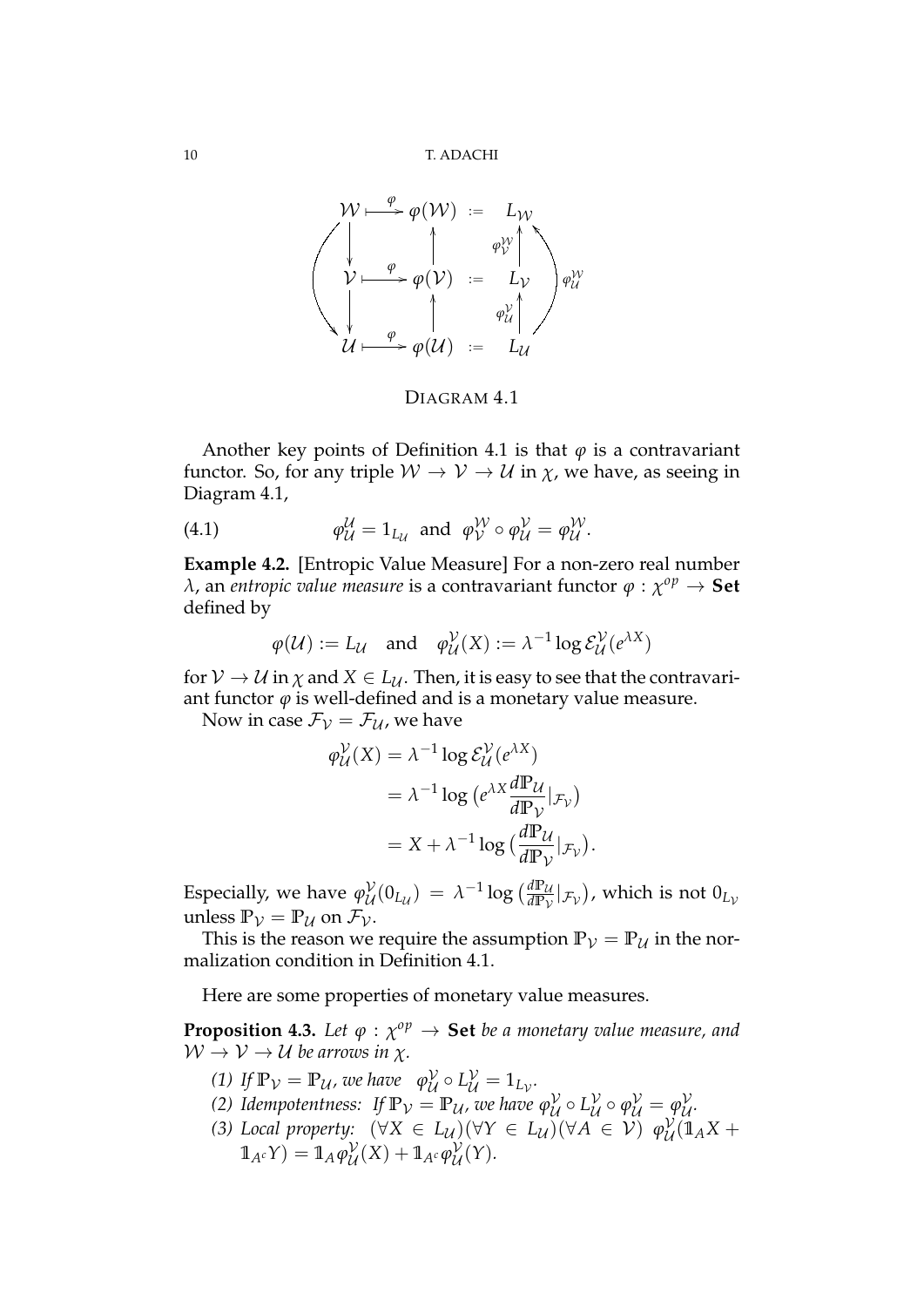- *(4) Dynamic programming principle: If*  $\mathbb{P}_{\mathcal{V}} = \mathbb{P}_{\mathcal{U}}$ *, we have*  $\varphi^{\mathcal{W}}_{\mathcal{U}} =$  $φ_{\mathcal{U}}^{\mathcal{W}} \circ L_{\mathcal{U}}^{\mathcal{V}}$ *U ◦ φ V U .*
- *(5) Time consistency:*  $(\forall X \in L_{\mathcal{U}})(\forall Y \in L_{\mathcal{U}}) \varphi_{\mathcal{U}}^{\mathcal{V}}$  $\mathcal{Y}_{\mathcal{U}}(X) \leq \varphi_{\mathcal{U}}^{\mathcal{V}}$ *U* (*Y*) *⇒*  $\varphi_{\mathcal{U}}^{\mathcal{W}}(X) \leq \varphi_{\mathcal{U}}^{\mathcal{W}}(Y).$
- *Proof.* (1) For  $X \in L_V$ , we have by cash invariance and normalization*, φ<sup>γ</sup>*  $\overset{\mathcal{V}}{\mathcal{U}}\begin{pmatrix}L\mathcal{V}\ \mathcal{U}\end{pmatrix}$  $\mathcal{Y}_{\mathcal{U}}(X)$ ) =  $\varphi_{\mathcal{U}}^{\mathcal{V}}$  $U^{\mathcal{V}}_{\mathcal{U}}(0_{L_{\mathcal{U}}}+L_{\mathcal{U}}^{\mathcal{V}})$  $\mathcal{Y}_{\mathcal{U}}(X)) = \varphi_{\mathcal{U}}^{\mathcal{V}}$  $U_{\mathcal{U}}^{V}(0_{L_{\mathcal{U}}}) + X = X.$ (2) Immediate by (1).
	- (3) First, we show that for any  $A \in V$ ,

(4.2) 
$$
\mathbb{1}_A \varphi^{\mathcal{V}}_{\mathcal{U}}(X) = \mathbb{1}_A \varphi^{\mathcal{V}}_{\mathcal{U}}(\mathbb{1}_A X).
$$

Since  $X \in L^{\infty}(\Omega, \mathcal{U}, \mathbb{P})$ , we have  $|X| \leq \|X\|_{\infty}$ . Therefore,

$$
1\!\!1_A X - 1\!\!1_{A^c} \|X\|_{\infty} \leq 1\!\!1_A X + 1\!\!1_{A^c} X \leq 1\!\!1_A X + 1\!\!1_{A^c} \|X\|_{\infty}.
$$

Then, by cash invariance and monotonicity,

$$
\varphi_{\mathcal{U}}^{\mathcal{V}}(\mathbb{1}_{A}X) - \mathbb{1}_{A^{c}} \|X\|_{\infty} = \varphi_{\mathcal{U}}^{\mathcal{V}}(\mathbb{1}_{A}X - \mathbb{1}_{A^{c}} \|X\|_{\infty})
$$
  
\n
$$
\leq \varphi_{\mathcal{U}}^{\mathcal{V}}(X)
$$
  
\n
$$
\leq \varphi_{\mathcal{U}}^{\mathcal{V}}(\mathbb{1}_{A}X + \mathbb{1}_{A^{c}} \|X\|_{\infty}) = \varphi_{\mathcal{U}}^{\mathcal{V}}(\mathbb{1}_{A}X) + \mathbb{1}_{A^{c}} \|X\|_{\infty}.
$$

Then,

$$
\begin{aligned} \mathbb{1}_A \varphi^{\mathcal{V}}_{\mathcal{U}}(\mathbb{1}_A X) &= \mathbb{1}_A (\varphi^{\mathcal{V}}_{\mathcal{U}}(\mathbb{1}_A X) - \mathbb{1}_{A^c} \|X\|_{\infty}) \\ &\leq \mathbb{1}_A \varphi^{\mathcal{V}}_{\mathcal{U}}(X) \\ &\leq \mathbb{1}_A (\varphi^{\mathcal{V}}_{\mathcal{U}}(\mathbb{1}_A X) + \mathbb{1}_{A^c} \|X\|_{\infty}) = \mathbb{1}_A \varphi^{\mathcal{V}}_{\mathcal{U}}(\mathbb{1}_A X). \end{aligned}
$$

Therefore, we get (4.2).

Next by using (4.2) twice, we have

$$
\varphi_{\mathcal{U}}^{\mathcal{V}}(\mathbb{1}_{A}X + \mathbb{1}_{A^{c}}Y) = \mathbb{1}_{A}\varphi_{\mathcal{U}}^{\mathcal{V}}(\mathbb{1}_{A}X + \mathbb{1}_{A^{c}}Y) + \mathbb{1}_{A^{c}}\varphi_{\mathcal{U}}^{\mathcal{V}}(\mathbb{1}_{A}X + \mathbb{1}_{A^{c}}Y)
$$
  
\n
$$
= \mathbb{1}_{A}\varphi_{\mathcal{U}}^{\mathcal{V}}(\mathbb{1}_{A}(\mathbb{1}_{A}X + \mathbb{1}_{A^{c}}Y)) + \mathbb{1}_{A^{c}}\varphi_{\mathcal{U}}^{\mathcal{V}}(\mathbb{1}_{A^{c}}(\mathbb{1}_{A}X + \mathbb{1}_{A^{c}}Y))
$$
  
\n
$$
= \mathbb{1}_{A}\varphi_{\mathcal{U}}^{\mathcal{V}}(\mathbb{1}_{A}X) + \mathbb{1}_{A^{c}}\varphi_{\mathcal{U}}^{\mathcal{V}}(\mathbb{1}_{A^{c}}Y)
$$
  
\n
$$
= \mathbb{1}_{A}\varphi_{\mathcal{U}}^{\mathcal{V}}(X) + \mathbb{1}_{A^{c}}\varphi_{\mathcal{U}}^{\mathcal{V}}(Y).
$$

(4) By (2) and (4.1), we have

$$
\varphi_{\mathcal{U}}^{\mathcal{W}} = \varphi_{\mathcal{V}}^{\mathcal{W}} \circ \varphi_{\mathcal{U}}^{\mathcal{V}} = \varphi_{\mathcal{V}}^{\mathcal{W}} \circ (\varphi_{\mathcal{U}}^{\mathcal{V}} \circ L_{\mathcal{U}}^{\mathcal{V}} \circ \varphi_{\mathcal{U}}^{\mathcal{V}})
$$
  
=  $(\varphi_{\mathcal{V}}^{\mathcal{W}} \circ \varphi_{\mathcal{U}}^{\mathcal{V}}) \circ (L_{\mathcal{U}}^{\mathcal{V}} \circ \varphi_{\mathcal{U}}^{\mathcal{V}}) = \varphi_{\mathcal{U}}^{\mathcal{W}} \circ L_{\mathcal{U}}^{\mathcal{V}} \circ \varphi_{\mathcal{U}}^{\mathcal{V}}.$ 

(5) Assume  $\varphi_{\mathcal{U}}^{\mathcal{V}}$  $\mathcal{Y}_{\mathcal{U}}(X) \leq \varphi_{\mathcal{U}}^{\mathcal{V}}$  $U(\mathcal{U}(Y))$ . Then, by monotonicity and (4.1),

$$
\varphi_{\mathcal{U}}^{\mathcal{W}}(X) = \varphi_{\mathcal{V}}^{\mathcal{W}}(\varphi_{\mathcal{U}}^{\mathcal{V}}(X)) \leq \varphi_{\mathcal{V}}^{\mathcal{W}}(\varphi_{\mathcal{U}}^{\mathcal{V}}(Y)) = \varphi_{\mathcal{U}}^{\mathcal{W}}(Y).
$$

□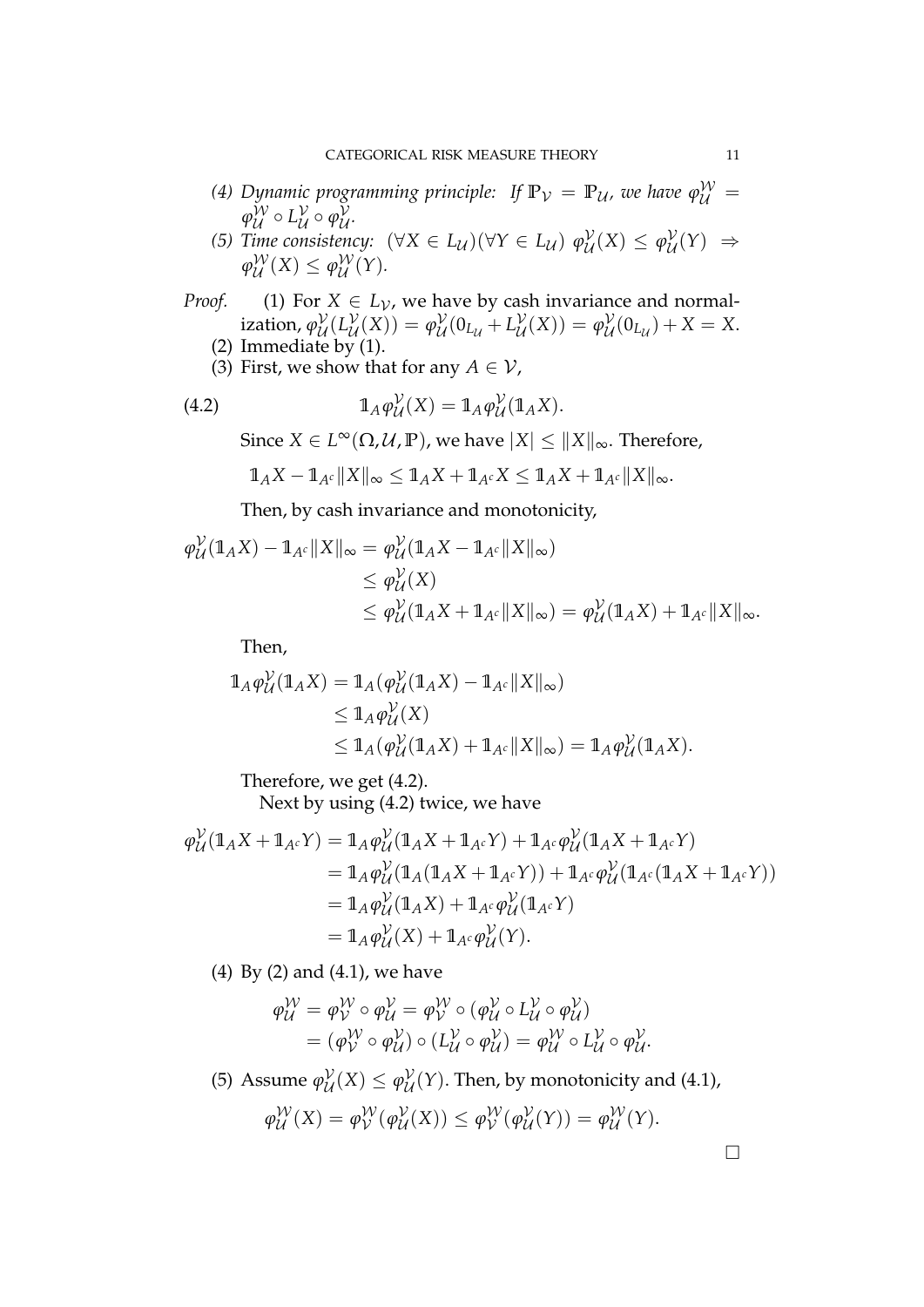In Proposition 4.3, two properties, dynamic programming principle and time consistency are usually introduced as axioms ([DS06]). But, we derive them naturally here from the fact that the monetary value measure is a contravariant functor as a proposition. This may be seen as an evidence that the two *axioms* are natural.

Before ending this section, we mention an interpretation of one of the most important theorems in category theory called the Yoneda lemma in our setting.

**Theorem 4.4.** *[The Yoneda Lemma] For any monetary value measure φ* : *χ op →* **Set** *and an object U in χ, there exists a bijective correspondence yφ*,*<sup>U</sup> specified by the following diagram:*

$$
y_{\varphi,\mathcal{U}} : \text{Nat}(\text{Hom}_{\chi}(-,\mathcal{U}), \varphi) \xrightarrow{\cong} L_{\mathcal{U}}
$$

$$
\alpha \longmapsto \alpha_{\mathcal{U}}(*_{\mathcal{U}}^{\mathcal{U}})
$$

$$
\tilde{X} \longleftarrow X
$$

*where*  $\tilde{X}$  *is a natural transformation defined by for any*  $V \rightarrow U$  *in*  $\chi$ *,*  $\tilde{X}_\mathcal{V}(*_\mathcal{U}^\mathcal{V}$  $\begin{array}{c} \nabla \nu \\ \nabla \nu \n\end{array} := \varphi_{\mathcal{U}}^{\mathcal{V}}$ *U* (*X*)*. Moreover, the correspondence is natural in both φ*  $and U.$ 

Let us see the representable functor  $\text{Hom}_{\chi}(-, \mathcal{U})$  as a generalized *time domain* with the time horizon *U*. Then a natural transformation from Hom<sub> $x$ </sub> $(-, U)$  to  $\varphi$  can be seen as a *stochastic process* that is (in a sense) adapted to  $\varphi$ , and its corresponding  $\mathcal{F}_U$ -measurable random variable represents a terminal value (payoff) at the horizon.

The Yoneda lemma says that we have a bijective correspondence between those stochastic processes and random variables.

# 5. MONETARY VALUE MEASURES AS SHEAVES

In general, a contravariant functor *ρ* : *C op →* **Set** is called a *presheaf* for a category *C*. By definition, a monetary value measure is a presheaf for *χ*. The name *presheaf* suggests that it is related to another concept *sheaves*, which is a quite important concept in some classical branches in mathematics such as algebraic topology. [MM92]. So, what makes a presheaf be a sheaf?

For a given set, a topology defined on it provides a criteria to identify good (= continuous) functions within functions on the set. In a similar way, there is a concept called a *Grothendieck topology* defined on a given category that gives a criteria to identify good presheaves (= sheaves) among presheaves on the category. In both cases, a (Grothendieck) topology can be seen as a vehicle to identify good functions (presheaves) among general functions (presheaves).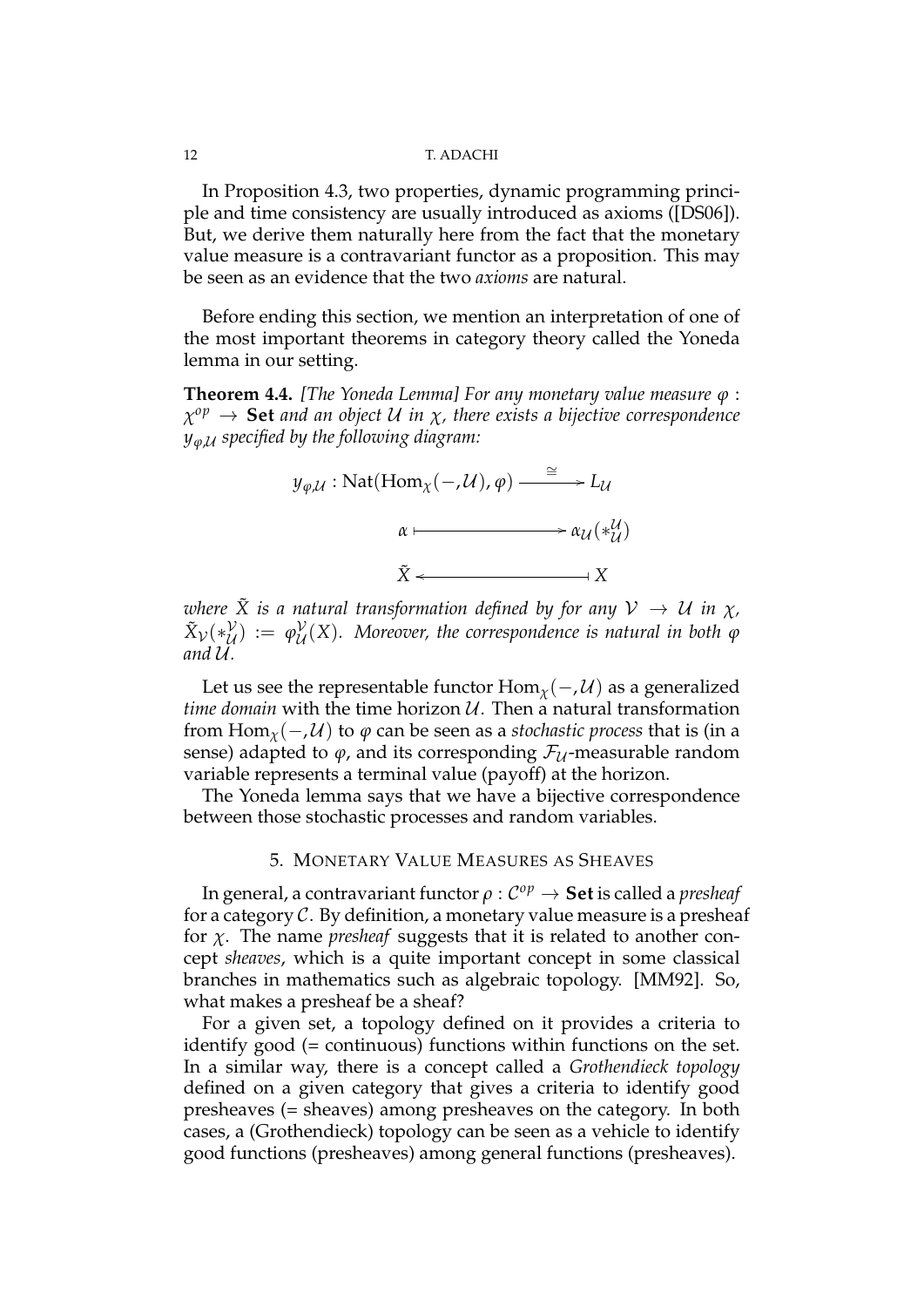| set                 | category                      |                   |
|---------------------|-------------------------------|-------------------|
| topology            | Grothendieck topology         |                   |
| function            | presheaf                      | value measure     |
| continuous function | sheaf                         | value measure     |
|                     |                               | satisfying axioms |
| weakest topology    | largest Grothendieck topology |                   |

TABLE 5.1. topology-as-axioms paradigm

On the other hand, if we have a set of functions that we want to make *good* (= continuous), we can find the weakest topology that makes the functions continuous. In a similar way, if we have a set of presheaves that we want to make *good*, it is known that we can pick a Grothendieck topology with which the presheaves become sheaves. See Table 5.1 for the analogy.

Since a monetary value measure is a presheaf, if we have a set of *good* monetary value measures (= the monetary value measures that satisfy a given set of axioms), we may find a Grothendieck topology with which the monetary value measures become sheaves. We will see a concrete shape of the Grothendieck topology in Section 5.1.

Now suppose we have a weak topology that makes given functions continuous. This, however, does not imply the fact that any continuous function w.r.t. the topology is contained in the originally given functions. Similarly, Suppose that we have a Grothendieck topology that makes all monetary value measures satisfying a given set of axioms sheaves. It, however, does not mean that any sheaf w.r.t. the Grothendieck topology satisfies the given set of axioms. We will investigate this situation in Section 5.2.

5.1. **A Grothendieck Topology as Axioms.** The following two subsections are devoted to standard or straightforward discussions in the context of sheaf theory. However, we think it is worth to record those stuff here since they are new in the context of risk measure theory.

In this subsection, we see a concrete shape of the Grothendieck topology with which all monetary value measures satisfying a given set of axioms become sheaves.

First, we review two concepts of Grothendieck typologies and sheaves.

**Definition 5.1.** [Grothendieck Topology] A *Grothendieck topology J* on *χ* consists in giving, for each object  $\mathcal{U} \in \chi$ , a family  $J(\mathcal{U})$  of subfunctors of the representable functor  $\text{Hom}_{\chi}(-, \mathcal{U})$ , satisfying the following axioms:

(1) for every  $U \in \chi$ , Hom<sub> $\chi$ </sub> $(-, \mathcal{U}) \in J(\mathcal{U})$ .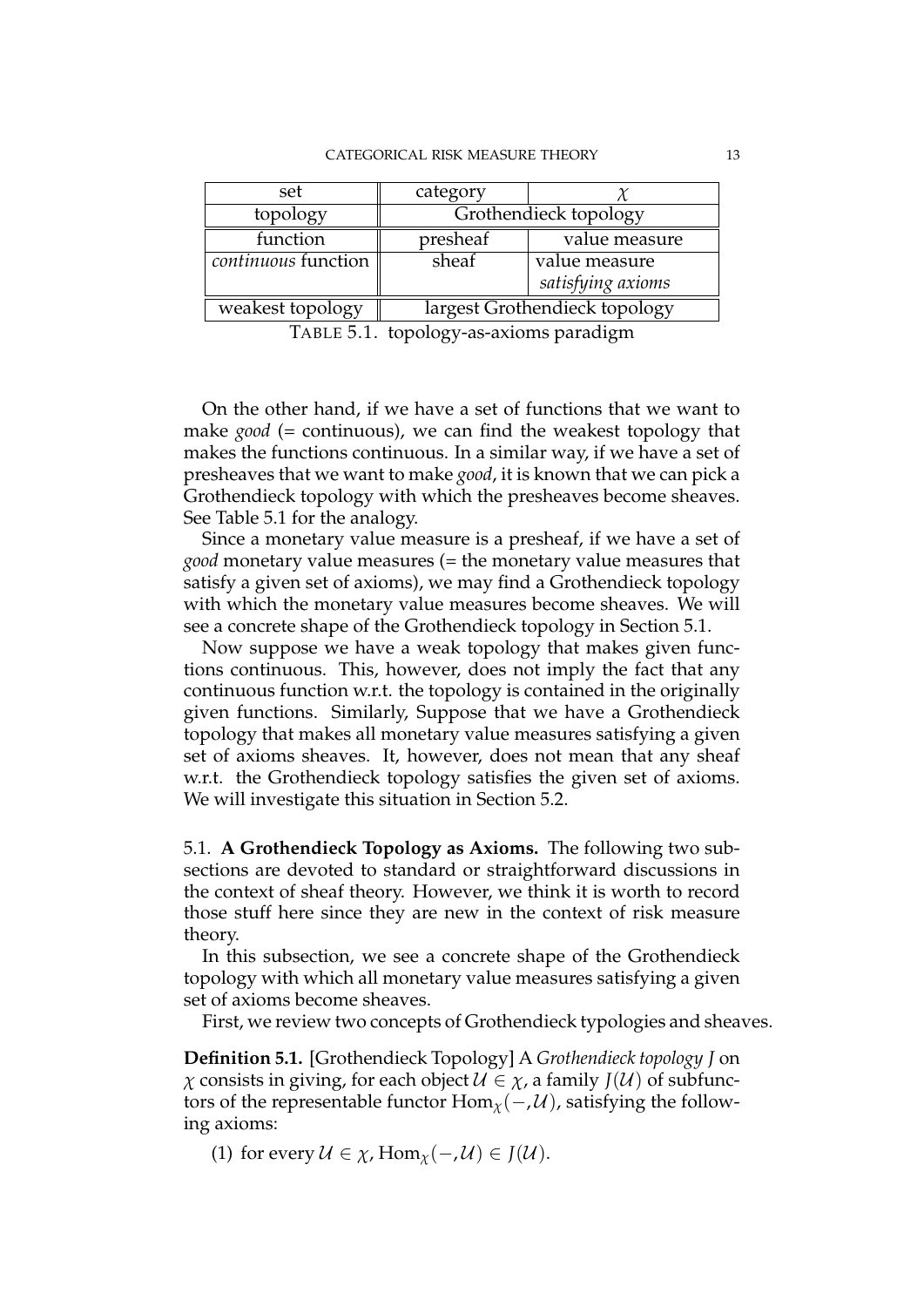$$
R^{\mathcal{V}} \longrightarrow \text{Hom}_{\chi}(-, \mathcal{V}) \qquad \mathcal{V}
$$
\n
$$
\downarrow \text{Hom}_{\chi}(-, \mathcal{U}) \qquad \qquad \downarrow \ast
$$
\n
$$
R \longrightarrow \text{Hom}_{\chi}(-, \mathcal{U}) \qquad \qquad \mathcal{U}
$$

# DIAGRAM 5.1

- (2) for any  $V \stackrel{*}{\rightarrow} U$  in  $\chi$  and  $R \in J(U)$ , the presheaf  $R^V$  defined as a pullback in Diagram 5.1 belongs to  $J(V)$ .
- (3) let  $R \rightarrowtail \text{Hom}_{\chi}(-\mathcal{M})$  and  $Q \in J(\mathcal{U})$ . If we have  $R^{\mathcal{V}} \in J(\mathcal{V})$

for the pullback defined in Diagram 5.1 whenever  $\mathcal{V} \stackrel{*}{\rightharpoonup} \mathcal{U}$  is in  $Q(V)$ , then  $R \in J(U)$ .

Since Diagram 5.1 is a pullback in **Set** and the cardinality of the set  $\text{Hom}_{\chi}(\mathcal{V}, \mathcal{U})$  is at most 1, we have for every  $\mathcal{W} \to \mathcal{V} \in \chi$ ,

(5.1) 
$$
R^{\mathcal{V}}(\mathcal{W}) = \begin{cases} {\ast}^{\mathcal{W}}_{\mathcal{V}} & \text{if } R(\mathcal{W}) = {\ast}^{\mathcal{W}}_{\mathcal{U}} \\ \varnothing & \text{if } R(\mathcal{W}) = \varnothing. \end{cases}
$$

Here is a well-known property of Grothendieck topologies.

**Theorem 5.2.** *Let*  $\{J_a \mid a \in A\}$  *be a collection of Grothendieck topologies on*  $\chi$ . Then a system J defined by  $J(\mathcal{U}) := \bigcap_{a \in A} J_a(\mathcal{U})$  for every object *U ∈ χ is a Grothendieck topology. We write this J by* ∩ *<sup>a</sup>∈<sup>A</sup> Ja.*

Now, we can introduce the concept of sheaves.

**Definition 5.3.** [Sheaves] A presheaf  $\varphi$  on  $\chi$  is called a *sheaf* for a Grothendieck topology *J* when, given  $\mathcal{U} \in \chi$  and  $R \in J(\mathcal{U})$ , every natural transformation *X* :  $R \rightarrow \varphi$  extends uniquely to Hom<sub>*x*</sub>(*−*, *U*).

In the rest of this subsection, we will try to find a Grothendieck topology for which a given class of monetary value measures specified by a given set of (extra) axioms are sheaves.

The following proposition assures the existence of a Grothendieck topology making a given monetary value measure a sheaf.

**Proposition 5.4.** Let  $\varphi \in \mathcal{S} e t^{\chi^{op}}$  be a monetary value measure and  $\mathcal{U} \in \chi$ . *Define a set of subfunctors*  $J_{\varphi}(\mathcal{U})$  *by* (5.2)

$$
J_{\varphi}(\mathcal{U}) := \left\{ R \rightarrow \text{Hom}_{\chi}(-, \mathcal{U}) \mid (\forall \mathcal{V} \xrightarrow{\ast} \mathcal{U} \text{ in } \chi) \forall \chi \downarrow \text{Hom}_{\chi}(-, \mathcal{V}) \atop \varphi \right\}
$$

*where R<sup>V</sup> is a presheaf making Diagram 5.1 a pullback. Then, J<sup>φ</sup> is the largest Grothendieck topology for which φ is a sheaf.*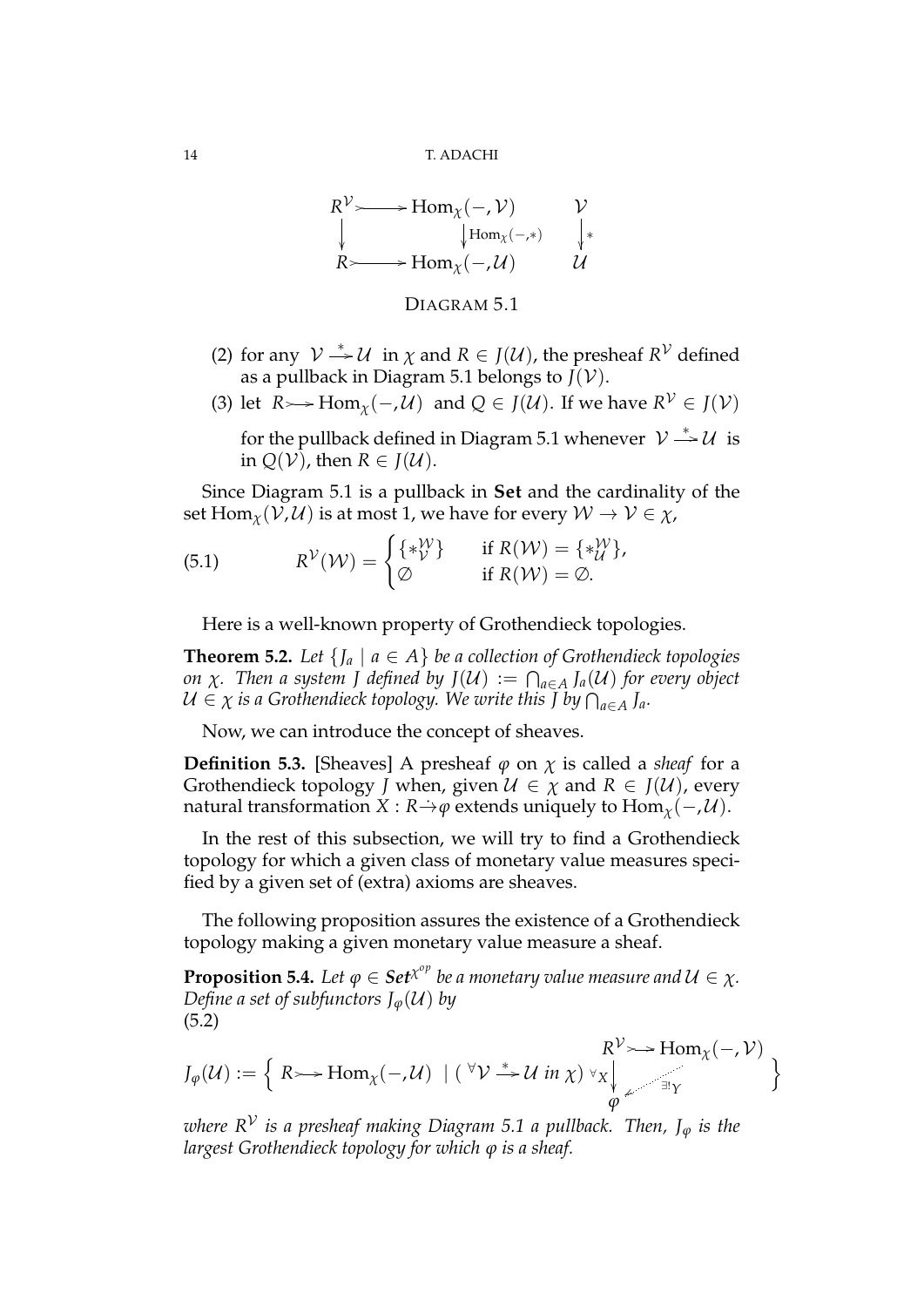*Proof.* Refer Example 3.2.14c in [Bor94].  $\Box$ 

By combining Proposition 5.4 and Theorem 5.2, we have the following corollary.

**Corollary 5.5.** Let  $\mathcal{M} \subset \mathbf{Set}^{\chi^{op}}$  be the collection of all monetary value *measures satisfying a given set of axioms. Then, there exists a Grothendieck topology for which all monetary value measures in M are sheaves, where the topology is largest among topologies representing the axioms. We write the topology by JM.*

*Proof.* Let  $J_{\mathcal{M}} := \bigcap_{\varphi \in \mathcal{M}} J_{\varphi}$ . Then, it is the largest Grothendieck topology for which every monetary value measure in  $M$  is a sheaf.

5.2. **Complete sets of Axioms.** Let *A* be a *fixed* set of axioms. Then, for a given arbitrary monetary value measure *φ*, can we make a *good* alternative for it? In other words, can we find a monetary value measure that satisfies *A* and is the best approximation of the original *φ*? This is the theme of this subsection.

For a Grothendieck topology *J* on  $\chi$ , define  $\textit{Sh}(\chi, J) \subset \text{Set}^{\chi^{op}}$  to be a full subcategory whose objects are all sheaves for *J*. Then, it is wellknown that there exists a *left adjoint*  $\pi_{\text{\scriptsize{J}}}$  in the following diagram.

(5.3)  
\n
$$
Sh(\chi, J) \underset{\pi_J}{\Longleftrightarrow} Set^{\chi^{op}} \longrightarrow
$$
\n
$$
\downarrow \qquad \qquad \downarrow \qquad \qquad \downarrow
$$
\n
$$
\pi_J(\varphi) \longleftarrow \neg \varphi
$$

The functor  $\pi_J$  is well-known with the name *sheafification* functor, which comes with the following limit cone: (5.4)



for  $\alpha: Q \to R$  in Set<sup> $\chi^{op}$ </sup>. It also satisfies the following theorem.

**Theorem 5.6.** (1)  $\pi_I(\varphi)$  *is a sheaf for J. (2) If*  $\varphi$  *is a sheaf for J, then*  $\pi$ <sub>*I</sub>*( $\varphi$ )  $\simeq \varphi$ *.*</sub>

Theorem 5.6 suggests that for an arbitrary monetary value measure, the sheafification functor provides one of its closest monetary value measures that *may* satisfy the given set of axioms. To make this certain, we need a following definition.

**Definition 5.7.** Let *A* be a set of axioms for monetary value measures.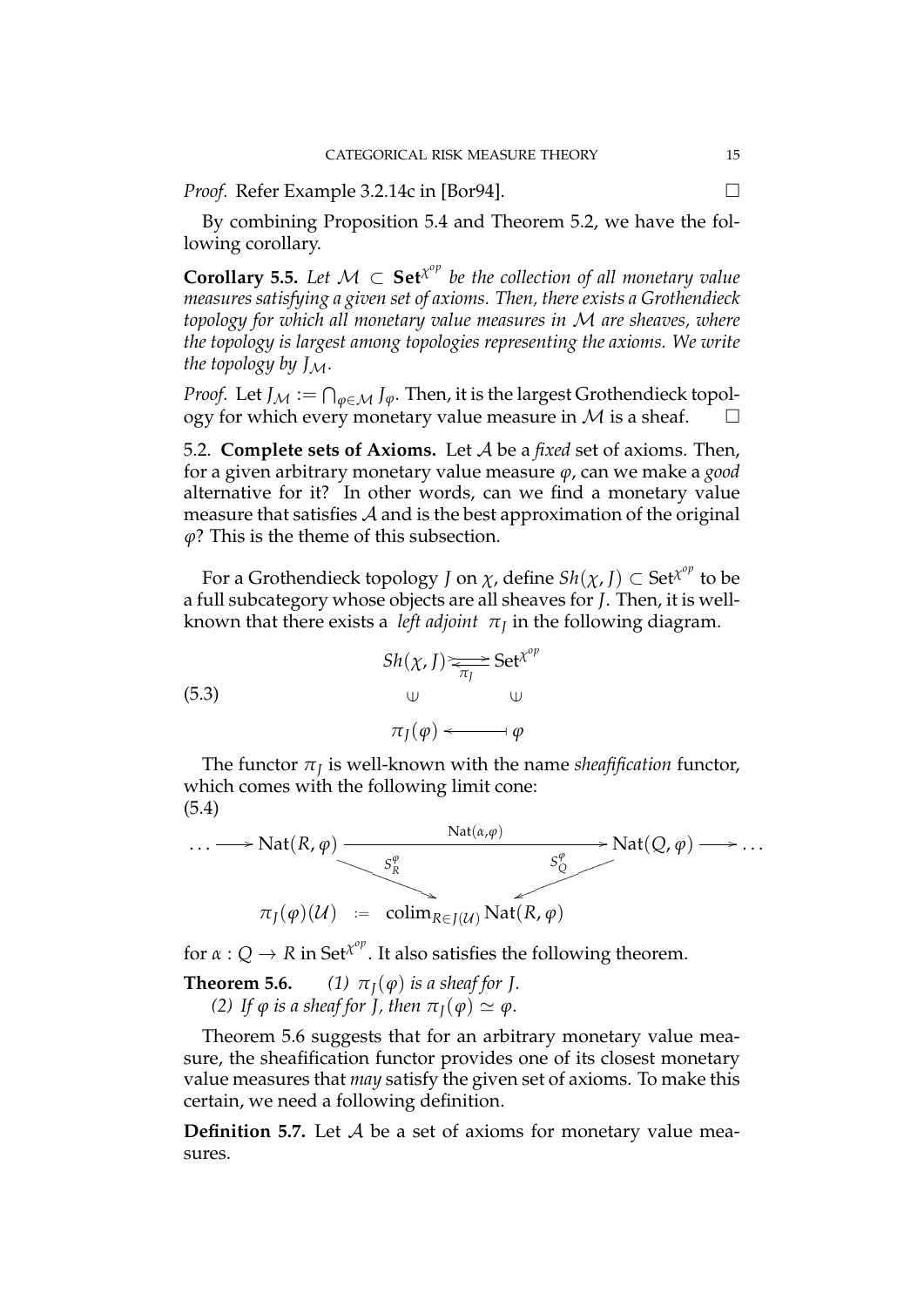- (1)  $M(A) :=$  the collection of all monetary value measures satisfying *A*.
- (2)  $\mathcal{M}_0$  := the collection of all monetary value measures.
- (3) *A* is called *complete* if

$$
\pi_{J_{\mathcal{M}(\mathcal{A})}}(\mathcal{M}_0) \subset \mathcal{M}(\mathcal{A}).
$$

By Theorem 5.6, we have the following main result.

**Theorem 5.8.** *Let A be a complete set of axioms. Then, for a monetary*  $v$ alue measure  $\varphi \in \mathcal{M}_0$ ,  $\pi_{\overline{J}_{\mathcal{M}(\mathcal{A})}(\varphi)}$  is the monetary  $v$ alue measure that is *the best approximation satisfying axioms A.*

Now, we want to expect that some of the well-known sets of axioms such as those for concave monetary value measures are complete. If we restrict the category  $\chi$  to the category that is not allowed to vary its probability measures, i.e. no uncertainty version, then we have a counterexample for a quite small  $Ω$  [Ada12]. However, we have no significant result so far for the current version of  $\chi$  that accepts uncertainty.

# 6. CONCLUSION

We introduced a category  $\chi$  that represents varying risk as well as uncertainty. We gave a generalized conditional expectation as a contravariant functor on *χ*.

We specified a concept of monetary value measures as a contravariant functor on  $\chi$ . The resulting monetary value measures satisfy naturally so-called time consistency condition as well as dynamic programming principle.

Next, we showed a concrete shape of the largest Grothendieck topology for which monetary value measures satisfying given axioms become sheaves. By using sheafification functors, for any monetary value measure, we constructed its best approximation of the monetary value measure that satisfies given axioms in case the axioms are complete.

As a list of future's investigation, we will try to formulate a robust representation of concave monetary value measures within the category  $\chi$ . We also seek the possibility to represent each individual axiom of monetary value measures as a specific Grothendieck topology which may give us an insight about different aspects of the axioms of monetary value measures. And then we will investigate the completeness condition against the important sets of axioms such as those of concave monetary value measures.

### **REFERENCES**

[Ada12] Takanori Adachi, *A note on risk measure theory from a category-theoretic point of view*, RIMS Kokyuroku **1818** (2012), 163–180.